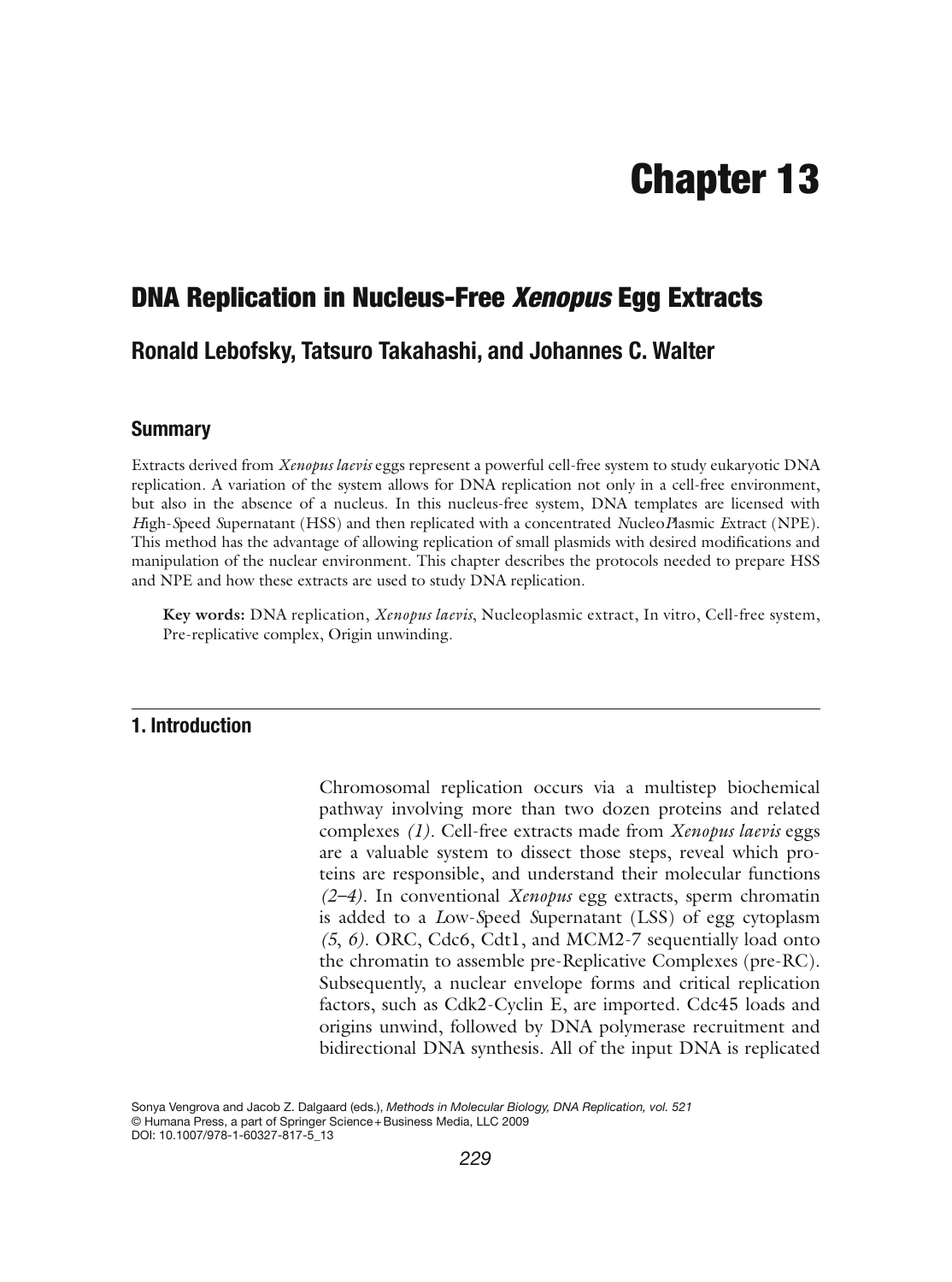and no second round of replication occurs due to the presence of Geminin and the destruction of Cdt1 *(7–9)*.

Although nuclear assembly extracts have provided insight into the biochemical mechanism of eukaryotic DNA replication, they have several disadvantages. First, perturbing nuclear assembly indirectly inhibits DNA replication because critical factors cannot be imported. Second, efficient plasmid replication is not supported by nuclear assembly extracts. This precludes the use of plasmids with defined sequences or modifications as templates to study DNA replication. Lastly, the contents of the nuclear environment cannot be easily modified since they depend on the capacity of the nuclear import machinery.

In this chapter, we describe a procedure using *Xenopus* egg extracts that bypasses nuclear envelope formation, yet supports efficient replication of added DNA templates *(10)*. In this approach, DNA is incubated in a *H*igh- *S*peed *S*upernatant of egg cytoplasm that lacks nuclear membrane vesicles, leading to pre-RC assembly. To stimulate replication, a highly concentrated *N*ucleo *P*lasmic *E*xtract (NPE) is added. NPE supplies high concentrations of Cdk2-Cyclin E *(11)* and other critical replication factors, thus removing the need for a nuclear envelope. As with nuclear assembly extracts, NPE rapidly and completely replicates DNA using conserved machinery and pathways. Moreover, the NPE system improves on the drawbacks of the nucleus-dependent system. First, a factor's direct involvement in DNA replication can be addressed, regardless of whether nuclear assembly is affected *(12)*. Second, NPE supports 100% efficient replication of circular plasmids. Since plasmids can be easily modified to incorporate a specific sequence or lesion, this quality opens possibilities to study how such modifications influence and are dealt with by replication factors *(13–15)*. Moreover, plasmids can be exploited to study key DNA structural transitions throughout the replication pathway, such as origin unwinding *(16)*. Lastly, since there is no nuclear envelope barrier to overcome, the replication environment can easily be manipulated through simple exchange of the extracts or supplementation with either DNA templates or factors *(17*, *18)*.

This chapter describes protocols related to the NPE system. We outline how to make HSS ( **Subheading 3.1**), the first extract used in the reaction. HSS is derived from unfertilized eggs crushed through centrifugation. The second extract, NPE, is made by centrifuging a large-scale preparation of growing nuclei. Nuclei are produced with sperm chromatin. Therefore, we describe how to prepare sperm chromatin ( **Subheading 3.2**), which is followed by a description of how to derive NPE from nuclei ( **Subheading 3.3**). We then provide protocols covering how the NPE system can be exploited to study DNA replication including measuring DNA replication ( **Subheading 3.4**), chromatin loading of factors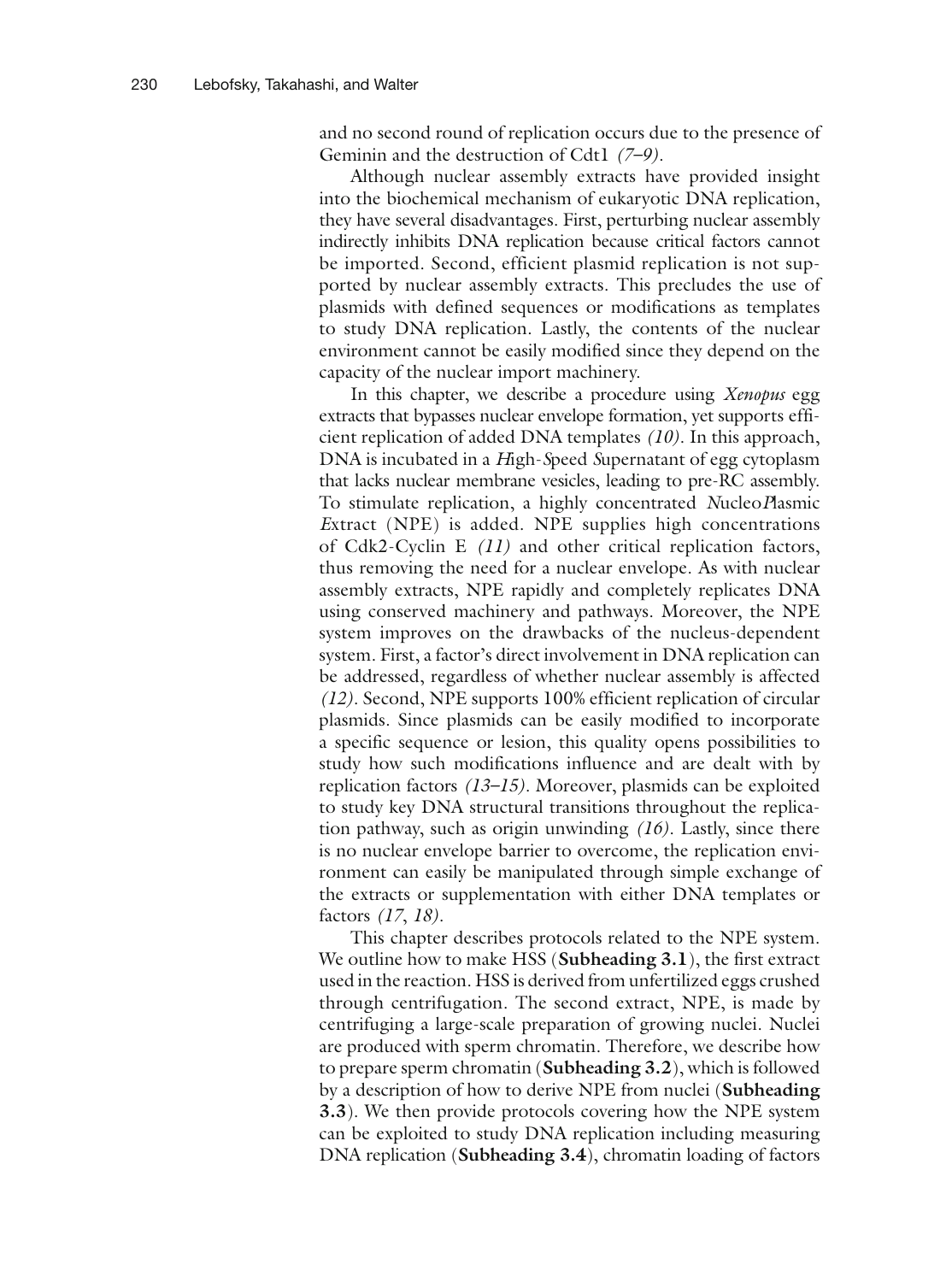( **Subheading 3.5**), and removal of proteins from the system through immunodepletion ( **Subheading 3.6**).

#### **2. Materials**

#### *2.1. Deriving High-Speed Supernatant from Egg Cytosol*

- 1. Aprotinin/leupeptin stock solution (both from Roche): dissolve in water to a final concentration of 10 mg/mL each and store at −80°C.
- 2. Buckets, 10 L.
- 3. Cycloheximide (Calbiochem), stock solution: dissolve powder in sterile water to 10 mg/mL and store at −20°C.
- 4. Cytochalasin B (Sigma), stock solution: dissolve in DMSO to 5 mg/mL. Store at −20°C.
- 5. Dithiothreitol (DTT), stock solution: dissolve powder in sterile water to 1 M final concentration and store at −20°C.
- 6. ELB (Egg Lysis Buffer)  $10 \times$  salts: 25 mM  $MgCl_2$ , 500 mM KCl, 100 mM HEPES-KOH, pH 7.7, filter sterilize, and store at 4°C.
- 7. ELB: 1× ELB salts, 1 mM DTT, 50 μg/mL cycloheximide, 0.25 M sucrose.
- 8. Falcon 2059 15-mL tubes (BD Biosciences) or similar polypropylene tubes.
- 9. Gel-loading tips.
- 10. Human Chorionic Gonadotropin (Sigma).
- 11. 1-Cysteine HCl.
- 12. MMR 1× (Marc's Modified Ringer's): 100 mM NaCl, 2 mM KCl, 0.5 mM  $MgSO_4$ , 2.5 mM  $CaCl_2$ , 0.1 mM EDTA, 5 mM HEPES-KOH, pH 7.8. Make 10x stock and store at 4°C.
- 13. NaCl.
- 14. Needles, 18- and 27-gauge.
- 15. Pasteur pipettes, glass.
- 16. Pregnant Mare Serum Gonadotropin (Calbiochem), 5000 IU.
- 17. Syringes, 1, 3, and 10 mL.
- 18. Plastic transfer pipettes.
- 19. Ultracentrifuge, such as Optima Max-E centrifuge (Beckman) or equivalent that has a vertical axis of rotation, and swinging-bucket rotor, such as the TLS-55 (Beckman) or equivalent. It is important that the ultracentrifuge can be chilled and the configuration can reach and withstand speeds of up to 260,000 × *g*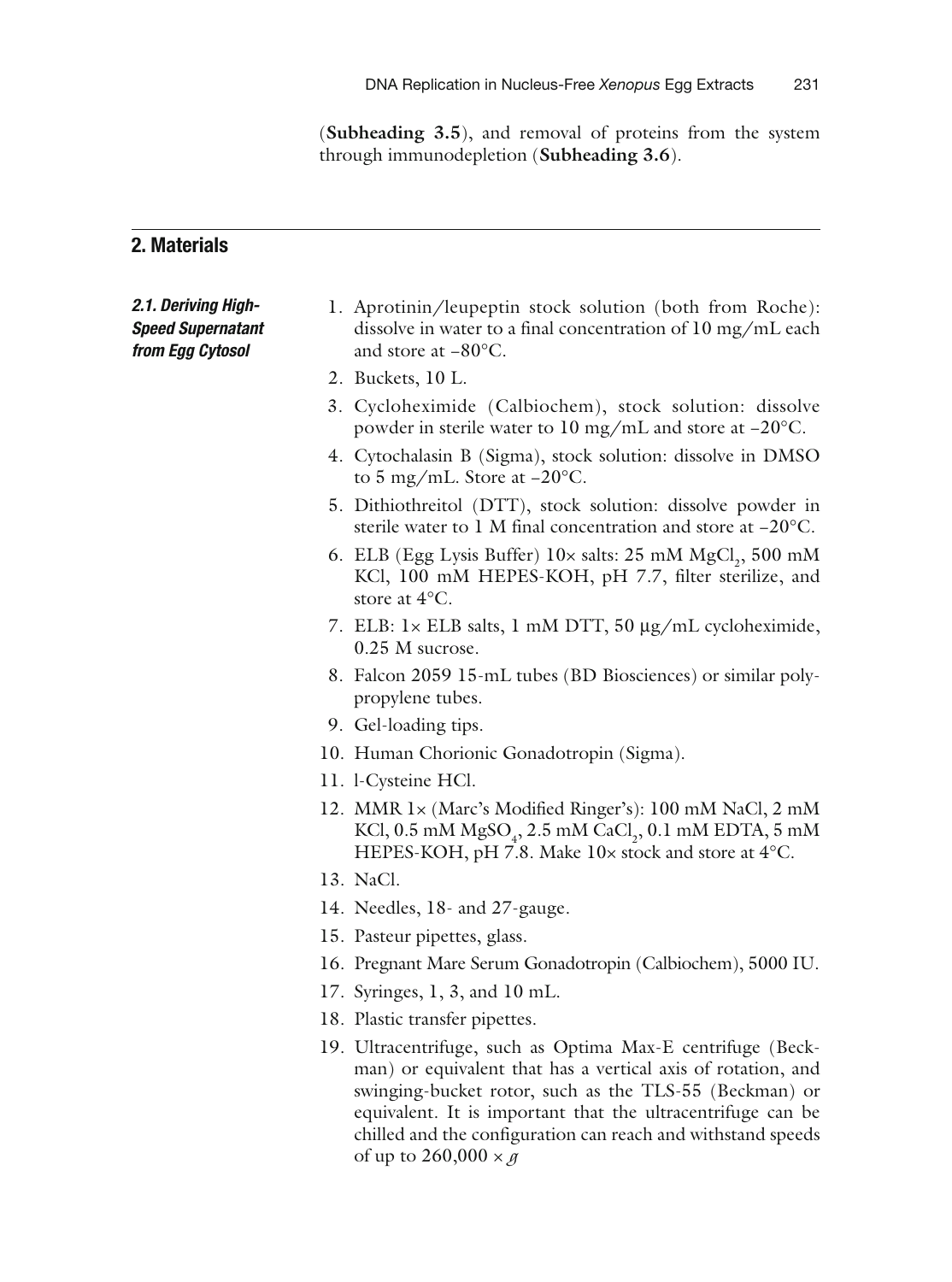- 20. Ultracentrifuge tubes, 2.5 mL thin walled and clear.
- 21. *Xenopus laevis* females (Nasco).

#### *2.2. Preparing Demembranated Sperm Chromatin*

- 1. Benzocaine (Sigma): prepare a  $10\%$  (w/v) stock solution in ethanol. Solution is stable at room temperature for 6 months.
- 2. Bovine serum albumin (BSA; Sigma).
- 3. Buffer X, 10× stock solution: 100 mM HEPES-KOH, pH 7.4, 800 mM KCl, 150 mM NaCl, 50 mM MgCl<sub>2</sub>, 10 mM EDTA. Filter sterilize and store at 4°C.
- 4. Buffer X/0.2 M sucrose: Add 5 mL of 10×Buffer X to 3.42 g of sucrose. Fill up to 50 mL with water. Sucrose can be dissolved and solution kept at room temperature.
- 5. Buffer X/2.0 M, 2.3 M, 2.5 M sucrose: Add 1 mL of 10× Buffer X to 6.84 g, 7.87 g, and 8.56 g of sucrose, respectively, in different conical tubes and adjust volume in each to 10 mL with ddH2O. Dissolve sucrose on a rotating wheel at room temperature.
- 6 . Buffer X/0.5 M sucrose/BSA: Add 1 mL of 10× Buffer X to 1.712 g of sucrose and 300 mg of BSA and adjust volume to 10 mL with  $ddH_2O$ . Store at 4°C.
- 7. Buffer X/0.2 M sucrose plus BSA: Add 300 mg of BSA to 10 mL of Buffer X/0.2 M sucrose solution. Store at 4°C.
- 8. 90° fixed-angle centrifuge, angle fixed at 90° with respect to the vertical axis of rotation. Alternatively, a microfuge that reaches  $16,000 \times g$  equipped with a swinging-bucket rotor can be used.
- 9. Falcon 2063 5-mL tubes (BD Biosciences) or similar polypropylene tubes.
- 10. Glass rods.
- 11. Hoechst (Sigma), stock solution: 8 μg/mL Hoechst, 7.4% formaldehyde, 200 mM sucrose, 10 mM HEPES-KOH, pH 7.6. Store at room temperature protected from light.
- 12. Microscope, epifluorescent such as an Eclipse E600POL (Nikon).
- 13. Petri dishes.
- 14. Razor blades.
- 15. Polypropylene tubes, 15-mL screw cap (Corning).
- 16. Triton X-100. Make a 20% stock solution with sterile water.
- 17. *Xenopus laevis* males (Nasco).

#### 1. 0.2 M ATP: dissolve in sterile water and adjust the pH to  $\sim$ 7 with 10 M NaOH using pH indicator strips. Store 50 µL and 1 mL aliquots at −20°C.  *2.3. Making Nucleoplasmic Extract*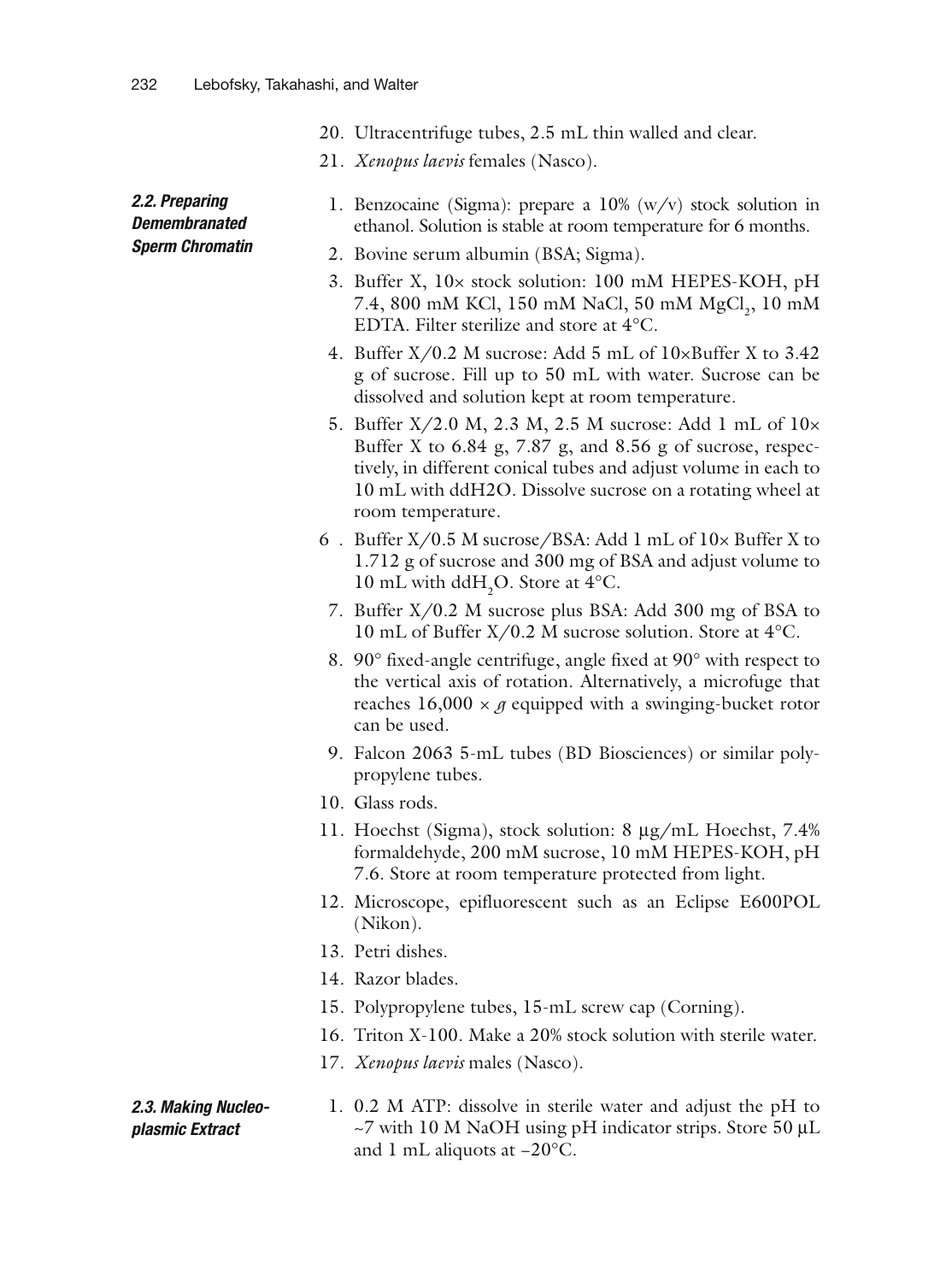- 2. Creatine phosphokinase (CPK; Sigma), stock solution: dissolve in 50 mM NaCl, 50% glycerol, 10 mM HEPES-KOH, pH 7.5, to a 5 mg/mL concentration. Store 250 μL aliquots at −20°C. These aliquots are stable for 2–6 months.
- 3. Falcon 2059 15-mL tubes (BD Biosciences) or similar polypropylene tubes.
- 4. Nocodazole (Sigma), stock solution: dissolve in DMSO to 5 mg/mL. Store 50 μL aliquots at −20°C.
- 5. Phosphocreatine disodium salt (PC; Sigma), stock solution: dissolve in 10 mM sodium phosphate pH 7 to a 1 M concentration. Store 50 μL and 1 mL aliquots at −20°C.
- 1.  $\lceil \alpha P^{32} \rceil$ -dATP (3,000 Ci/mmol). Take the necessary radiation safety training and precautions when working with this material.
- 2. Agarose.
- 3. ATP regeneration mix: Combine 10 μL of PC ( *see* **Subheading 2.3**, **item5**), 5 μL of 0.2 M ATP ( *see* **Subheading 2.3**, **item1**), and 0.5 μL of 5 mg/mL CPK ( *see* **Subheading 2.3**, **item2**) immediately before use. Store on ice.
- 4. Diethylaminoethyl (DEAE) paper.
- 5. Gel dryer.
- 6. Nocodazole (Sigma), stock solution: dissolve in DMSO to 0.5 mg/mL. Store 50 μL aliquots at −20°C.
- 7. pBluescript II KS(−).
- 8. Paper towels.
- 9. Phosphorimager such as the Personal Molecular Imager (Bio-Rad).
- 10. Proteinase K (Roche): prepare a 20 mg/mL stock in water. Store 50 μL aliquots at −20°C.
- 11. Stop Solution (2.5×): 2% (w/v) SDS, 75 mM EDTA, 25 mM Tris-HCl, pH 8. Prepare fresh before use using standard lab stock solutions.
- 12. TBE-loading dye (6×): 50% glycerol, 30 mM EDTA, 0.25% bromophenol blue (w/v), 50 mM Tris-HCl, pH 8. Store at room temperature for up to 1 year.
- 13. Whatman paper.

 *2.5. Chromatin-Loading Assay* 

 *2.4. DNA Replication* 

*in NPE* 

- 1. β-Mercaptoethanol.
- 2. 1× ELB salts/0.5 M sucrose: Add 1.712 g sucrose to 1 mL of 10× ELB salts ( **Subheading 2.1**). Make up the volume to 10 mL. Store at 4°C for up to 1 month.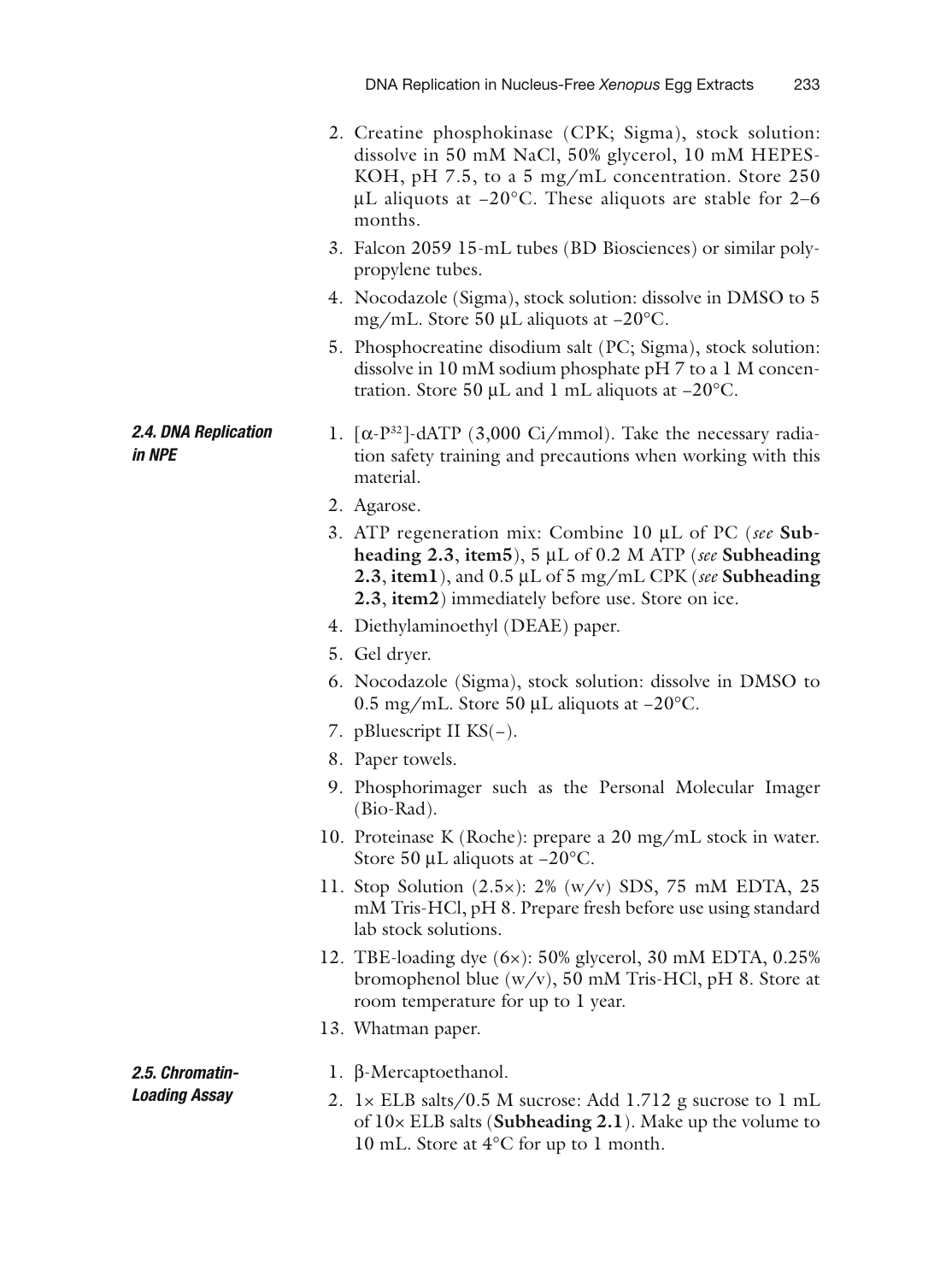| 3. $1 \times$ ELB salts/0.25 M sucrose: Add 0.856 g sucrose to 1 mL      |
|--------------------------------------------------------------------------|
| of $10\times$ ELB salts ( <b>Subheading 2.1</b> ). Make up the volume to |
| 10 mL. Store at $4^{\circ}$ C for up to 1 month.                         |

- 4. 1× ELB/0.2% Triton X-100: Add 0.856 g sucrose to 1 mL of 10× ELB salts ( **Subheading 2.1**). Add 100 μL of 20% Triton X-100 stock ( **Subheading 2.2**). Make up volume to 10 mL. Store at 4°C for up to 1 month.
- 5. SDS PAGE gel, precast (Bio-Rad) or lab made.
- 6. SDS sample buffer: 10% glycerol, 100 mM DTT, 2% SDS  $(w/v)$ , 0.1% bromophenol blue  $(w/v)$ , 50 mM Tris-HCl, pH 6.8.
- 7. Spin-down microfuge polypropylene tubes, 400 μL. The tubes currently used are 44 mm in length and 5 mm in diameter. It is important that the tubes be of similar dimensions.

 *2.6. Assessing the Role of a Protein in DNA Replication by Immunodepletion* 

- 1. Antibody to the protein of interest.
- 2. Nitex filter membrane (Sefar).
- 
- 3. Protein A Sepharose Fast Flow beads (GE Healthcare).
- 4. Siliconized 0.65-mL microtubes.

### **3. Methods**

| 3.1. Deriving High-<br><b>Speed Supernatant</b><br>from Egg Cytosol | This procedure can be divided into three parts comprising<br>(a) inducing ovulation of $Xenopus$ females ( <b>Subheading 3.1.1</b> ),<br>(b) collecting crude S-phase extract from frog eggs (Subheading<br>3.1.2), and (c) making HSS from the crude extract (Subhea-<br>ding $3.1.3$ ).                                                                                                                                                                                                        |
|---------------------------------------------------------------------|--------------------------------------------------------------------------------------------------------------------------------------------------------------------------------------------------------------------------------------------------------------------------------------------------------------------------------------------------------------------------------------------------------------------------------------------------------------------------------------------------|
| 3.1.1. Inducing Ovulation<br>of Xenopus Females                     | Frogs are primed with 75 international units (IU) of Pregnant<br>Mare Serum Gonadotropin (PMSG) 2-8 days before the secon-<br>dary injection to induce ovulation. The secondary injection is<br>with 625 IU of Human Chorionic Gonadotropin (HCG) and is<br>performed 18–20 h before the eggs are required.<br>1. Inject 2 mL of sterile water into a 5,000 IU vial of PMSG to<br>give $2,500$ IU/mL stock. Mix gently by swirling and inver-<br>sion. Stock is stable at 4°C for up to 2 weeks. |
|                                                                     | 2. Using a 1-mL syringe, withdraw 200 µL of the PMSG stock<br>and transfer to a 2-mL Eppendorf. Dilute tenfold to 250 IU/<br>mL with sterile water.                                                                                                                                                                                                                                                                                                                                              |
|                                                                     | 3. Draw 1 mL of 250 IU/mL PMSG into each of two 1-mL<br>syringes attached to a 27-gauge needle, taking care to avoid<br>air bubbles.                                                                                                                                                                                                                                                                                                                                                             |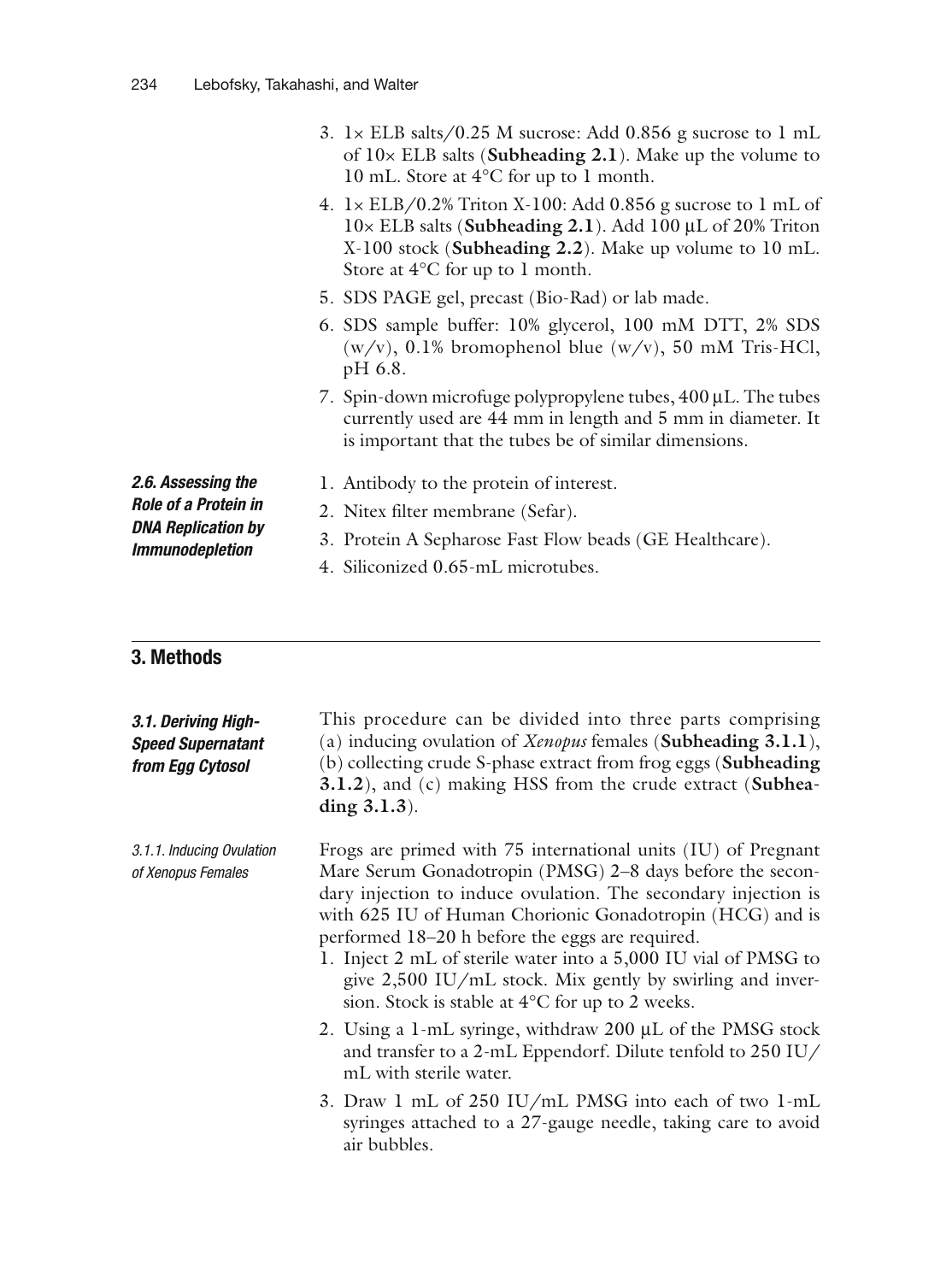- 4. Inject one frog with 300 μL of 250 IU/mL subcutaneously along the leg ( *see* **Note 1**). Repeat with the same needle for two other frogs, leaving approximately 100 μL behind in the syringe.
- 5. Repeat the earlier step for the three other frogs with the second syringe.
- 6. Between 2 and 8 days after the PMSG injection, fill six 10 L buckets with 2.5 L of chlorine-free water and add 14.6 g NaCl to give 100 mM. Dissolve the salt by stirring.
- 7. Inject 4.8 mL of sterile water into a 10,000 IU vial of HCG to give a 2,083 IU/mL stock. Mix gently by swirling and inversion. The HCG stock is stable at 4°C for up to 2 weeks.
- 8. Withdraw up to 2.7 mL of the HCG stock into a single 3-mL syringe attached to a 27-gauge needle taking care to remove any air bubbles.
- 9. Inject each frog subcutaneously along the leg with 300 μL and place the frog in its own bucket.

 *3.1.2. Collecting LSS Extract from Xenopus Eggs ( See Note 2 )* 

- 1. The day after injecting frogs with HCG, make 1 L of 2.2%  $(w/v)$  l-cysteine HCl, pH 7.7 (adjusting the pH with 10 M NaOH), 2 L of 0.5× MMR, and 1 L of ELB.
- 2. 18–20 h after the HCG injection, remove frogs from buckets and decant as much of the water as possible to help collect the eggs.
- 3. Reject "bad" batches of eggs, i.e., white, variegated, and/or stringy ( *see* **Note 3**).
- 4. Pick out debris and individual bad eggs from otherwise good batches using forceps and/or a plastic transfer pipette.
- 5. Pool all eggs together and pour off as much water as possible again.
- 6. Dejelly the pooled eggs with four volumes of l -cysteine, swirling frequently with the wide end of a glass Pasteur pipette. It is critical that eggs be completely dejellied as seen by a dramatic compaction of the eggs and dissolution of the translucent jelly coats. Eggs should be completely dejellied within 5 min; however, this may take up to 7–8 min. When eggs have been fully dejellied, immediately decant the *l*-cysteine.
- 7. Gently wash the eggs three times with 0.5× MMR or until the entire 2 L is consumed ( *see* **Note 4**). Move rapidly through these washes. Eggs should be fully resuspended during each wash by briefly stirring with the wide end of a glass Pasteur pipette. After the last wash, decant as much MMR as possible.
- 8. Wash the eggs three times with ELB as earlier. Here it is important to remove bad eggs and this can be done with a Pasteur pipette. After swirling, the bad eggs will collect in the middle of the beaker making this task easier. It is important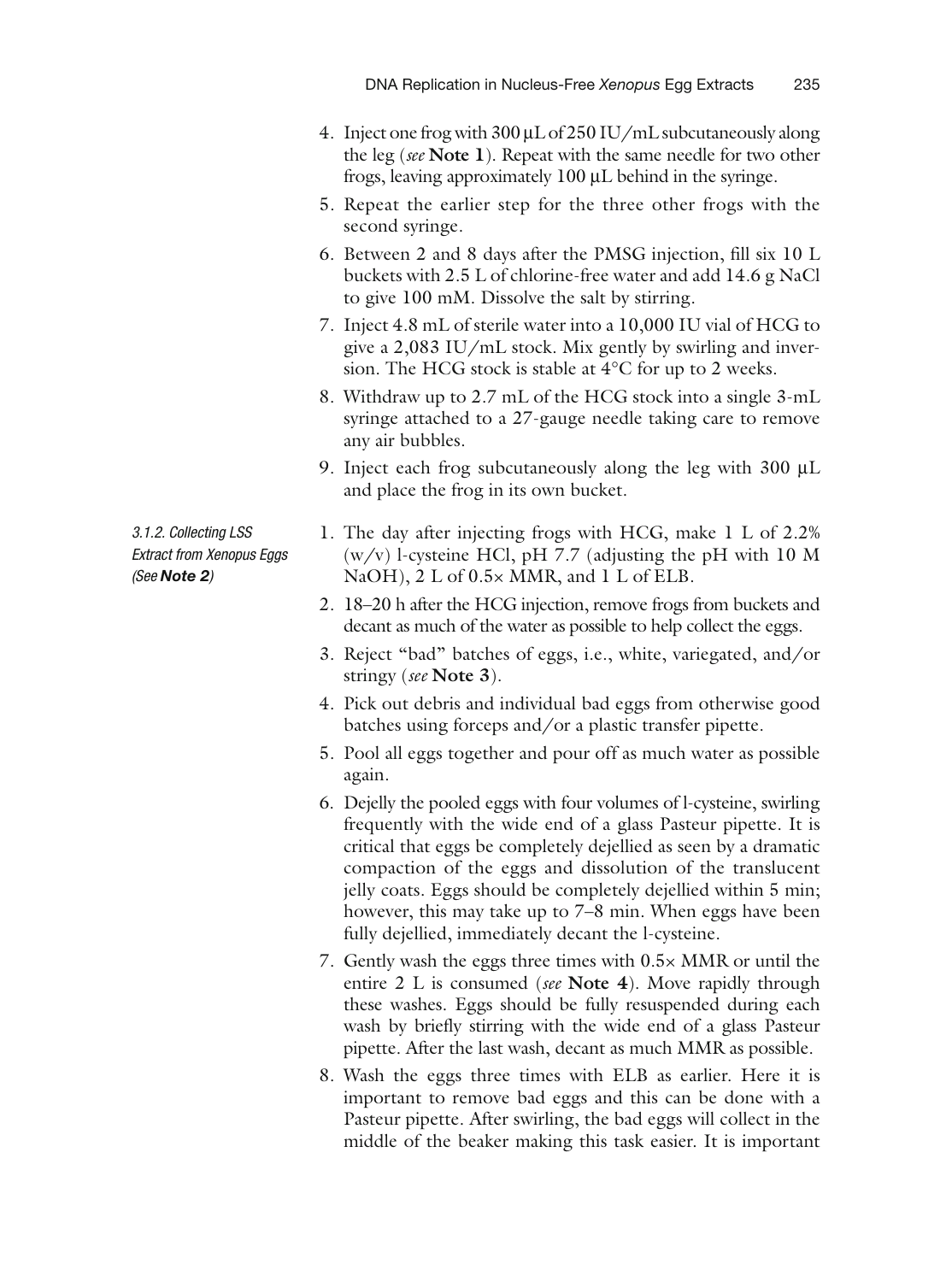to move quickly through these washes, but take the necessary time to remove the bad eggs.

- 9. Transfer eggs to 15-mL falcon 2059 tubes, allow them to settle, and remove excess buffer by aspiration. Pack the eggs by spinning at  $200 \times g$  in a swinging-bucket rotor for 1 min. Try to get the tubes as full as possible, even if that means packing twice.
- 10. Remove excess buffer by aspiration. Add 0.5 μL of aprotinin/ leupeptin stock solution and 0.5 μL of Cytochalasin B per mL of packed eggs on top of the packed eggs. The centrifugation in the next step mixes these two supplements with the eggs.
- 11. Crush eggs via centrifugation at  $20,000 \times g$  in a swingingbucket rotor for 20 min at 4°C. The rotor is kept at room temperature until use to ensure that eggs are warm when crushed. This is important to drive them into interphase. After the spin keep extracts on ice.
- 12. Remove the LSS **(Fig. 1 Subheading 3.1.2**). Put a parafilm seal on top of the falcon tubes containing the crushed eggs. Puncture the side of the tube with an 18-gauge needle



 Fig. 1. Making DNA replication extracts from *Xenopus* eggs. Females are induced to lay eggs through hormone injection ( **Sub**heading 3.1.1). The eggs are crushed through centrifugation to make LSS (Subheading 3.1.2). This extract can be used to make *H* igh- *S* peed *S* upernatant (HSS) through ultracentrifugation ( **Subheading 3.1.3** ). Alternatively, if crude S-phase extract is mixed with sperm chromatin (**Subheading 3.2**), nuclei are grown on a large scale (Subheading 3.3). Spinning this extract causes the nuclei to float and *N*ucleo Plasmic Extract (NPE) can be derived from these nuclei through ultracentrifugation.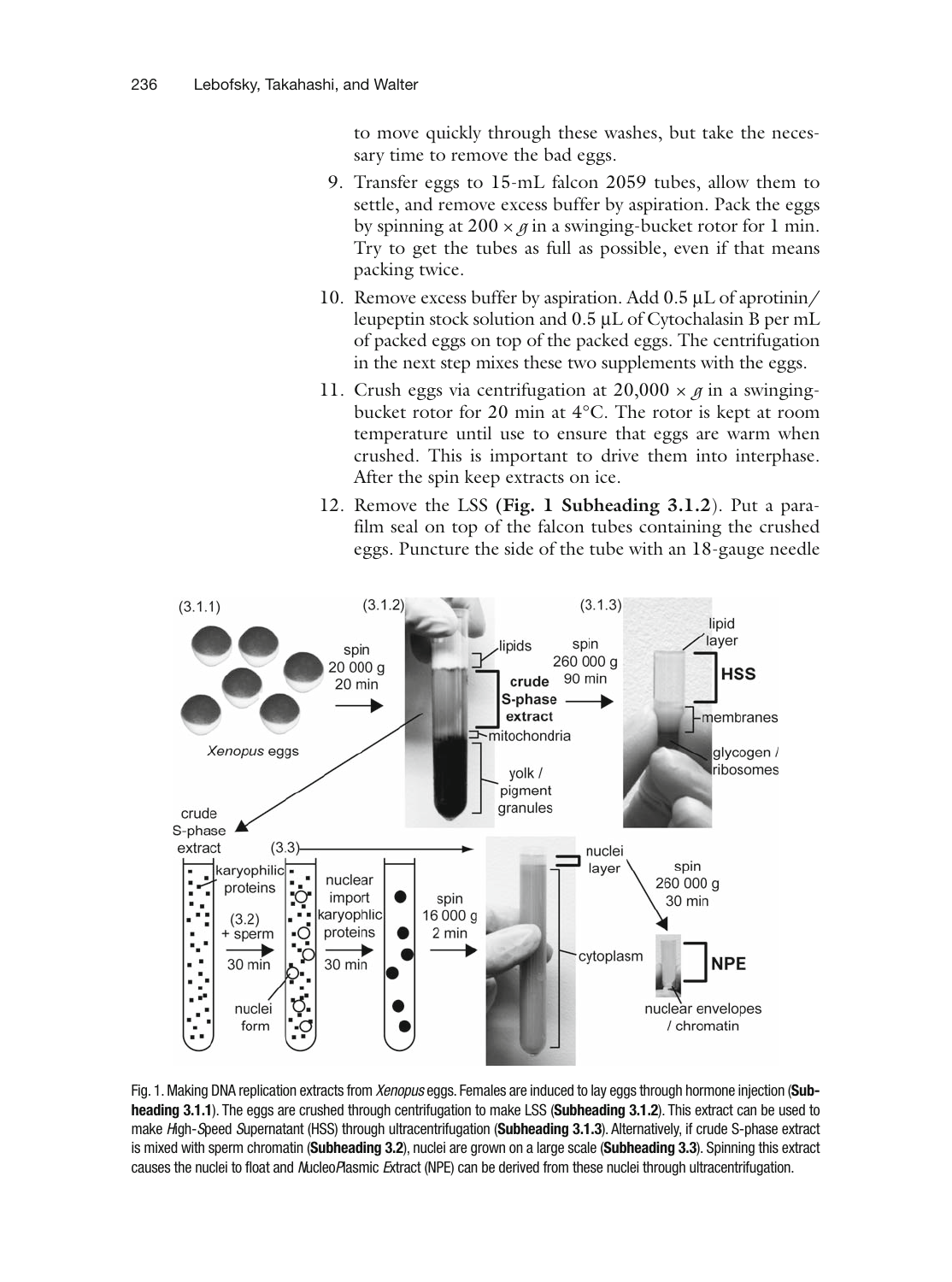about 3 mm above the layer of mitochondria. Remove the needle. Quickly insert a fresh 18-gauge needle attached to a 10-mL syringe into the hole. Remove the parafilm and, in approximately 30 s, suck out the extract as follows. Start with the needle angled about 45° up, pressed all the way to the opposite side of the tube. The opening of the needle should point upward. When the yellow yolk starts to enter the needle, reposition the needle downward and turn the opening away from the yolk to avoid it, trying to get as much extract as possible. Stop when the remaining cytoplasmic layer in the tube is no less than 3 mm deep or when the extract can no longer be harvested without significant lipid or mitochondrial contamination ( *see* **Note 5**). Gently eject the extract into a 50-mL conical tube.

- 13. Repeat the earlier step for all 15-mL falcon tubes containing crushed eggs.
- 1. To the LSS, add cycloheximide to 50 μg/mL from a 10 mg/ mL stock solution, DTT to 1 mM from a 1 M stock solution, aprotinin/leupeptin to 10 μg/mL each from a 10 mg/mL each stock solution, and cytochalasin B to 5 μg/mL from a 5 mg/mL stock solution.
- 2. Mix by gently inverting ten times.
- 3. Transfer LSS to 2.5-mL thin-walled ultracentrifuge tubes. The rotor is kept at  $4^{\circ}$ C until use. Spin samples at  $260,000 \times g$ (55,000 rpm for our setup) at 2°C in the swinging-bucket rotor for 90 min.
- 4. Collect HSS **(Fig.1**, **Subheading 3.1.3)** Remove the top layer of lipids by gently touching the surface with a bulb of a plastic transfer pipette and lifting it slowly. Then aspirate the rest of the lipids with a very thin gel-loading tip, trying not to remove too much of the extract.
- 5. Using a cut-off p200 tip, recover the cytoplasmic layer, taking care not to contaminate it with the underlying membrane fraction.
- 6. Transfer the extract to new 2.5-mL ultracentrifuge tubes.
- 7. Repeat the centrifugation outlined in **step 3**; however, adjust the spin time to 30 min.
- 8. To harvest the extract, repeat **step 4**, and then repeat **step 5**. At this point there should be very little lipids and/or membranes. Most of the tube contents should be clear and harvested as HSS.
- 9. Mix the recovered extract thoroughly by pipetting up and down or by inversion, and snap-freeze 33 μL aliquots in liquid nitrogen. Store at −80°C. HSS is stable at −80°C for several years.

 *3.1.3. Making HSS from LSS*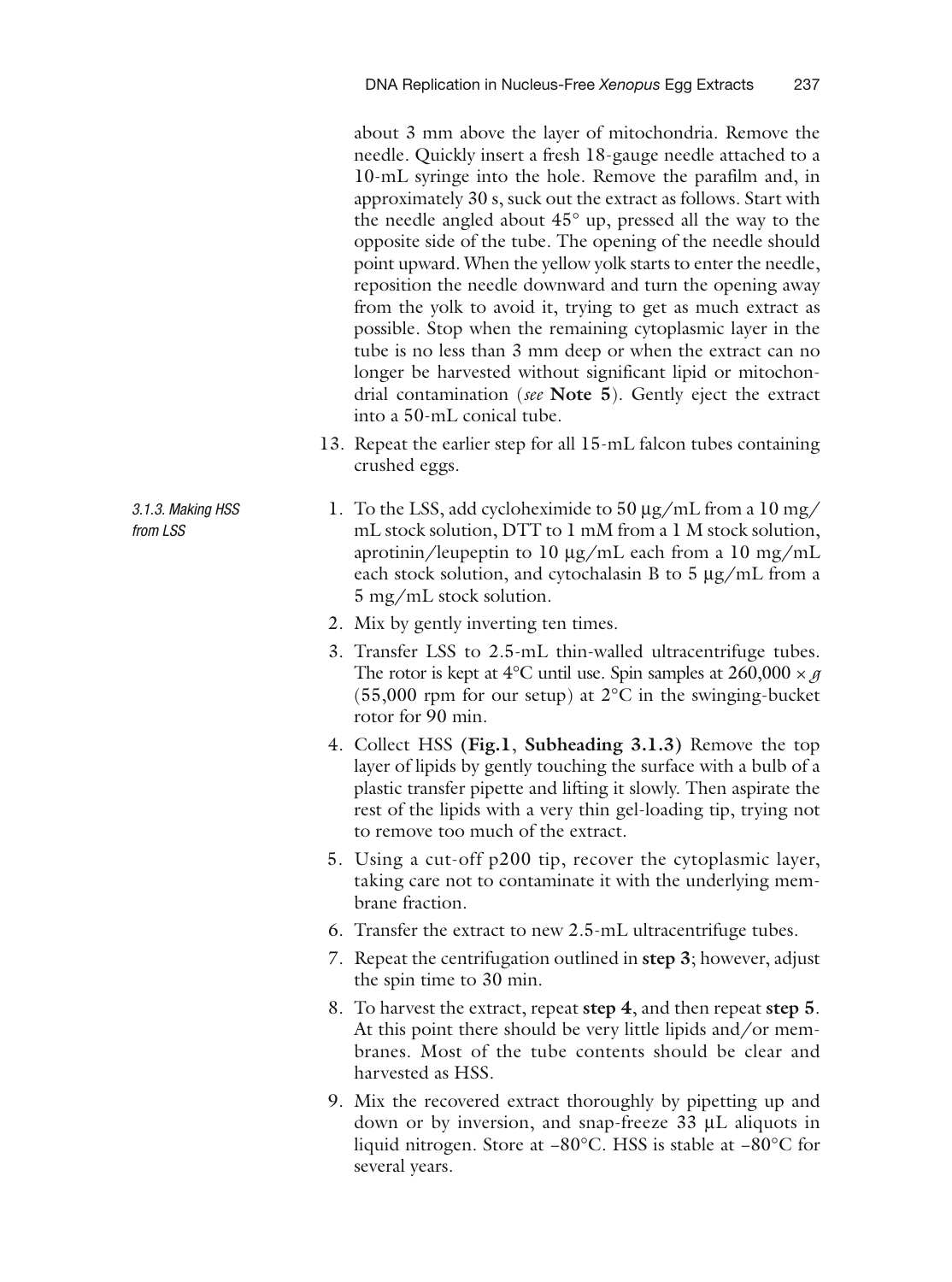#### *3.2. Preparing Demembranated Sperm Chromatin*

Demembranated sperm chromatin is a DNA template for replication assays ( *see* **Subheading 3.4**– **3.6**) and is also used in the production of NPE ( *see* **Subheading 3.3**). Starting with six frogs yields approximately 10<sup>9</sup> sperm. All steps are performed at room temperature unless stated otherwise. Begin this protocol by making the sucrose solutions described in **Subheading 2.2** as they take a long time to dissolve.

- 1. Dilute 5 mL of 10% (w/v) benzocaine in 1 L of water on the day of the procedure.
- 2. Place one male frog in the benzocaine. After  $\sim$  10 min, the frog is euthanized, which can be determined by the absence of a righting reflex (frog does not turn over when placed on its back) and sucking reflex (frog does not suck on finger placed in its mouth).
- 3. Remove the frog from the benzocaine and ensure euthanization by pithing the frog at the junction between the spinal cord and the head.
- 4. Recover the testes by making a midbody incision across the stomach, moving the internal organs to one side of the body, and snipping the testes away from the connective tissue. *Xenopus* testes are white or cream colored, conical in shape, and approximately 5–8mm long and 3–4mm wide.
- 5. Thoroughly blot off blood from testes and place them in a Petri dish containing 3 mL of Buffer X/0.2 M Sucrose.
- 6. After collecting all the testes, remove the excess buffer. Mince testes into tiny pieces by extensive chopping with a razor blade ( *see* **Note 6**).
- 7. Transfer the testes to a 15-mL screw cap conical tube with a p1000 tip. If testes pieces are too big to enter the tip, the testes are not minced enough.
- 8. Wash the Petri dish with 3 mL of Buffer X/0.2 M Sucrose and combine with the testes.
- 9. Vortex testes for 1 min, which releases additional sperm.
- 10. Pellet the larger pieces of tissue by centrifugation for 10 s at  $200 \times g$  in a swinging-bucket rotor.
- 11. Transfer the supernatant to a new 15-mL screw cap conical tube.
- 12. To the remaining pellet add 3 mL of Buffer X/0.2 M Sucrose.
- 13. Repeat **steps 9–10**. Add the supernatant to the supernatant from the previous extraction.
- 14. Repeat **steps 12** and **13**. At this point if more buffer is added to the pellet and the mixture vortexed, the mixture should not become very cloudy. This indicates that the majority of the sperm has been extracted.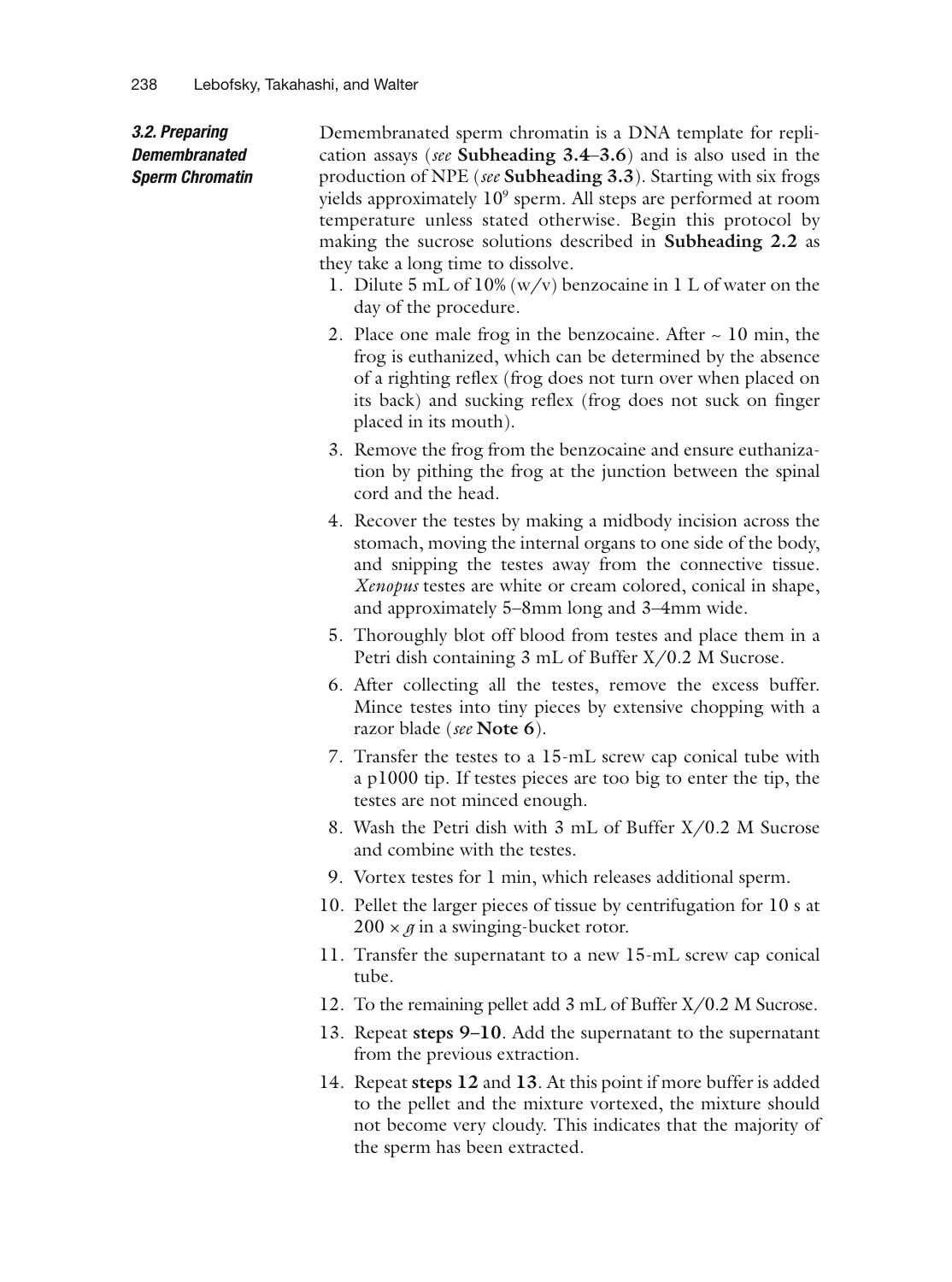- 15. To pellet the larger pieces of tissue from the collected sperm, centrifuge the combined supernatants for 50 s in a swingingbucket rotor at  $380 \times g$ . Transfer the supernatant to a new 15-mL falcon tube.
- 16. Add 2 mL of Buffer X/0.2 M Sucrose to the tissue pellet and vortex for 1 min to release any remaining sperm. Centrifuge the tube for 50 s in a swinging-bucket rotor at  $380 \times g$  to pellet the larger pieces once again. Combine the supernatant with the supernatant from **step 15**.
- 17. Pellet the sperm in the combined supernatants via centrifugation at  $2,600 \times g$  in a swinging-bucket rotor at  $4^{\circ}$ C for 10 min.
- 18. During this time prepare sucrose gradients in four 2.5-mL thin-walled ultracentrifuge tubes ( *see* **Subheading 2.1**). In each tube underlay 1.7 mL of Buffer X/2.3 M sucrose with 0.25 mL of Buffer X/2.5 M sucrose.
- 19. Upon termination of the centrifugation step, resuspend sperm in 0.8 mL of Buffer X/2.0 M sucrose.
- 20. Overlay the sucrose gradients with evenly distributed amounts of the sperm mix, i.e., 0.2–0.4 mL per tube.
- 21. Thoroughly blend the interface between the sperm mix containing the 2.0 M sucrose and the underlying cushion containing the 2.3 M sucrose using a glass rod.
- 22. Spin the sucrose cushions in an ultracentrifuge ( *see* **Subheading 2.1**) cooled to 2°C at 93,000  $\times$  *g* in a swinging-bucket rotor for 25 min.
- 23. Any red blood cells should band on top of the 2.3 M sucrose cushion. The sperm descends to the bottom of the tube creating a whitish or light gray pellet ( *see* **Note 7**).
- 24. Discard the top half of the sucrose gradient via aspiration.
- 25. Transfer the remaining bottom half with a p1000 tip to a 15-mL falcon tube. In each tube, resuspend the pelleted sperm with 500  $\mu$ L of Buffer X/0.2 M sucrose by pipetting up and down extensively and transfer the mixture to the 15-mL falcon tube containing the supernatant. Do not touch the upper half of the tube with the tip to avoid contaminating the sperm preparation with red blood cells.
- 26. To the sperm mix, add Buffer  $X/0.2$  M sucrose to reach a final volume of 12 mL. Mix by inversion.
- 27. Pellet the sperm by centrifugation at  $3,000 \times g$  for 10 min in a swinging-bucket rotor at 4°C.
- 28. To 2 mL of Buffer X/0.2 M sucrose, add 10 mg/mL aprotinin/ leupeptin stock solution ( *see* **Subheading 2.1**) and 1 M DTT ( *see* **Subheading 2.1**) to final concentrations of 10 μg/mL and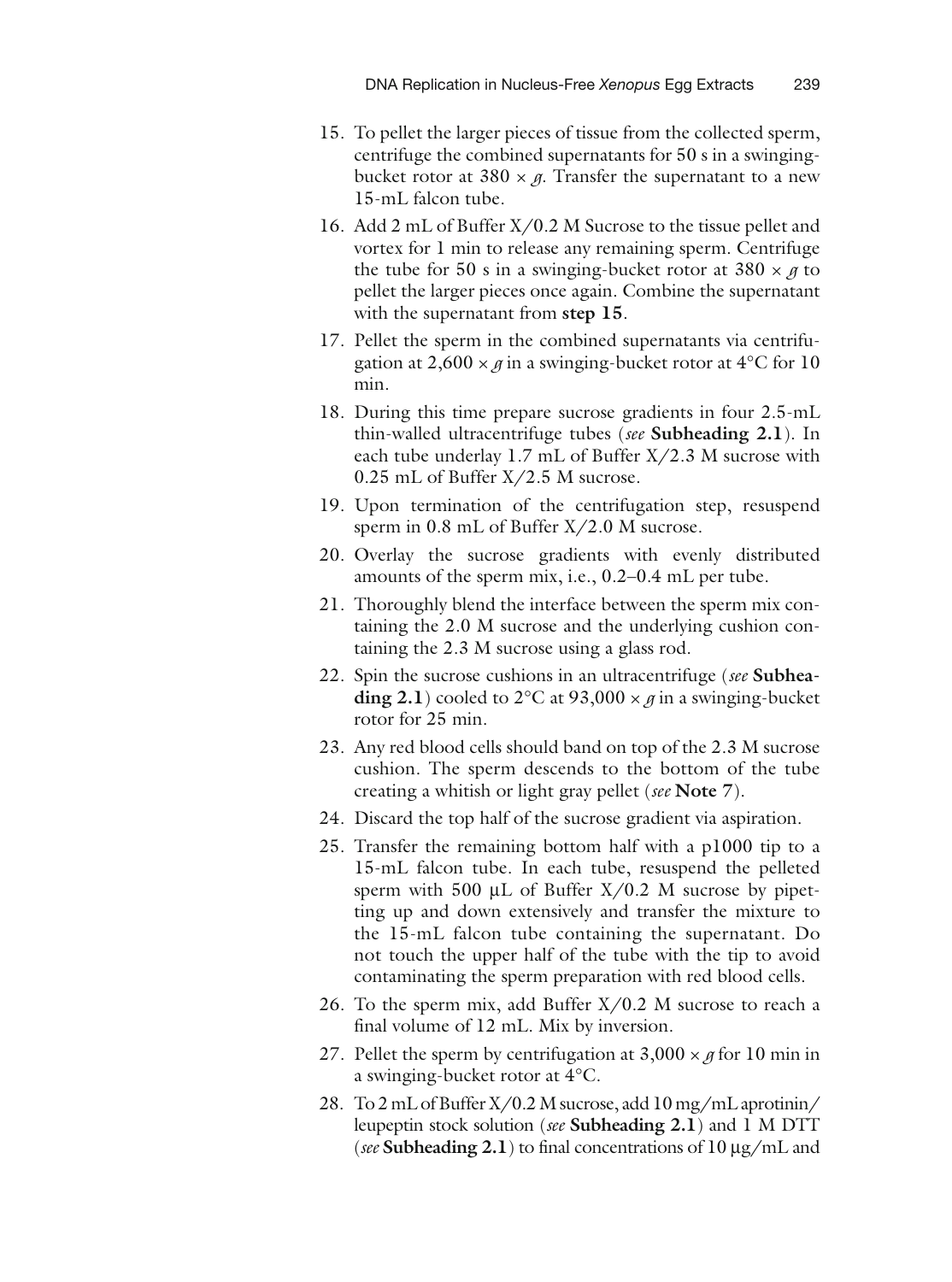1 mM, respectively. Mix well. Using this buffer, resuspend the pelleted sperm and transfer to a 5-mL falcon tube. The initial resuspension can be performed with 1 mL by pipetting up and down with a p1000 tip. The other 1 mL is then added. Add 40 μL of 20% Triton X-100. Gently mix by inversion. Slowly rotate end over end at 4°C for 30–60 min.

- 29. To Buffer X/0.5 M sucrose plus BSA, add aprotinin/leupeptin and DTT to final concentrations of 10 μg/mL and 1 mM, respectively. Put 500 μL of this buffer in four 1.5 mL Eppendorf tubes. Overlay the sucrose cushions with equal quantities of the sperm mix. Centrifuge for 10 min at  $750 \times g$ in a 90° fixed-angle centrifuge.
- 30. To Buffer X/0.2 M sucrose plus BSA, add aprotinin/leupeptin and DTT to final concentrations of 10 μg/mL and 1 mM, respectively.
- 31. Remove the supernatant and with 0.2 mL of the buffer made in **step 30**, resuspend the sperm pellet in each tube, taking care to avoid the walls of the tube that contain residual Triton. Transfer the sperm mix to four new 1.5-mL Eppendorfs and dilute to 0.7 mL with the same buffer. Centrifuge at  $750 \times g$  in a swinging-bucket rotor for 10 min.
- 32. Repeat **step 31** one time.
- 33. Resuspend the sperm with 1.5 mL of the buffer made in **step 30**.
- 34. Take 1 μL of the sperm mix, add 10 μL of Hoechst solution, and dilute with sterile water to a final volume of 100 μL. Count the number of sperm using a hemocytometer using the UV/DAPI channel on an epifluorescent microscope, keeping in mind that this is a 1/100 dilution.
- 35. Dilute the sperm to 220,000/ μL ( *see* **Note 8**) with the buffer made in **step 29** and snap-freeze in liquid nitrogen 90 μL aliquots in 1.5-mL Eppendorfs. These are used for preparing NPE ( *see* **Subheading 3.3**). Some sperm is also diluted to  $100,000/\mu L$  and snap-frozen in liquid nitrogen as 5 μL aliquots. This is used for replication reactions ( *see* **Subheadings 3.4**– **3.6**). All sperm aliquots are stored at −80°C where they are stable for several years.
- Carry out procedures detailed in **Subheadings 3.1.1** and **3.1.2** to make LSS; however, start with 15 female frogs, instead of 6 ( *see* **Note 9**). All steps and reagents need to be scaled accordingly, particularly the egg wash and lysis buffers used in **step 1** of **Subheading 3.1.2.** This is followed by a large-scale nuclear assembly reaction using the sperm made in **Subheading 3.2** and isolation of the soluble nucleoplasmic extract contained within the growing nuclei.  *3.3. Making Nucleoplasmic Extract*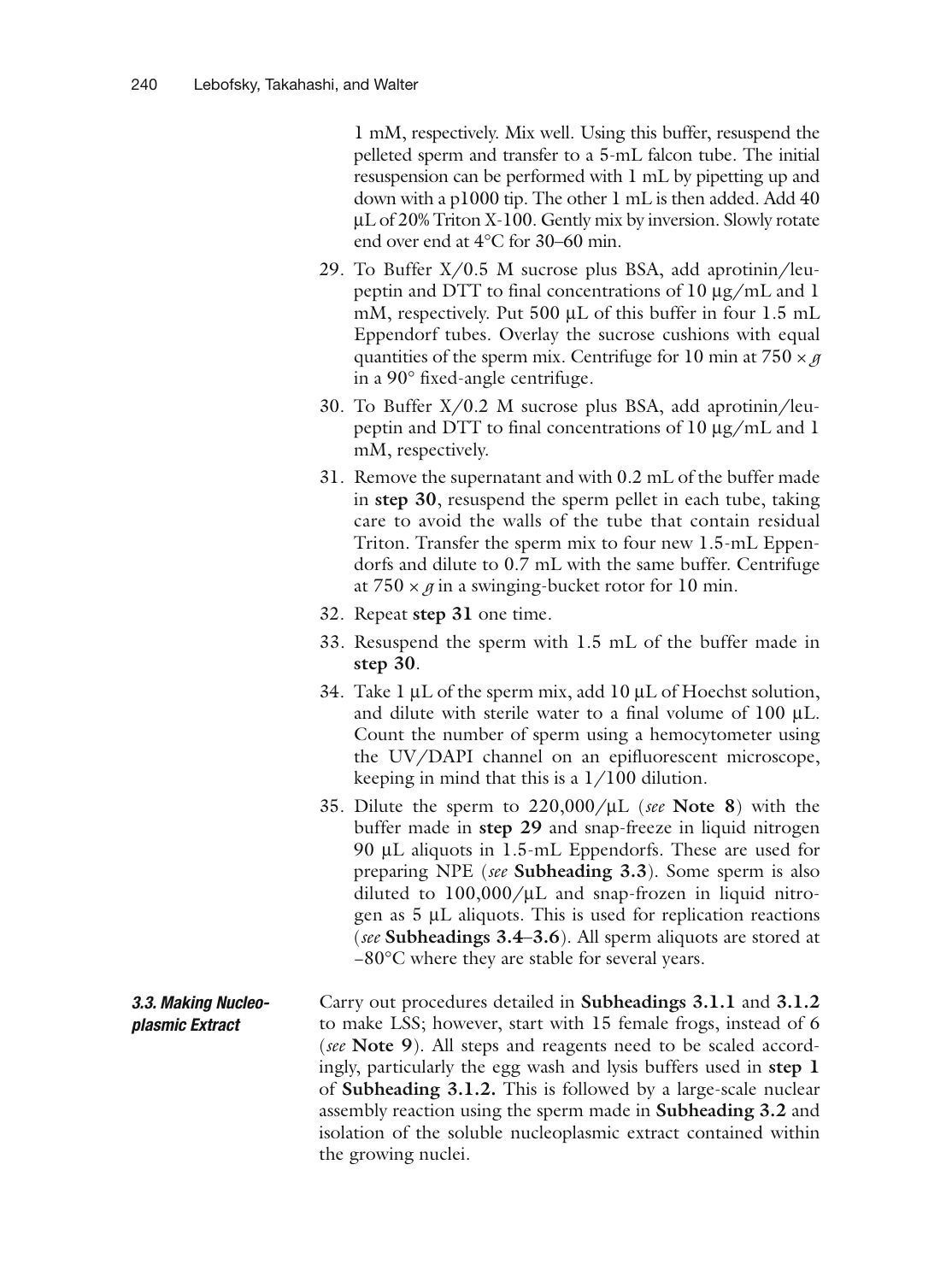- 1. Perform **step 1** of **Subheading 3.1.3**; however, also include nocodazole to a final concentration of 3.3 μg/mL from a 5 mg/mL stock. If nocodazole is omitted, microtubules will bind to nuclei in the reaction  $(19)$  and the nuclei cannot be recovered.
- 2. Transfer extract to new 15-mL falcon tubes.
- 3. Centrifuge the crude S-phase extract at  $20,000 \times g$  in a swinging-bucket rotor at 4°C for 10 min.
- 4. Remove the lipid layer by gently touching the surface with a bulb of a plastic transfer pipette, twisting it, and lifting it. Then completely remove the rest of the lipids via aspiration with a very thin gel-loading tip, trying not to remove too much of the extract. Approximately 0.5–1 mL of extract per tube will be lost at this step.
- 5. Decant the remainder of the cytoplasm into a fresh tube, taking care not to transfer the brown particles at the bottom of the tube. This will result in the loss of another  $\sim 1$  mL of extract.
- 6. Collect all decanted extracts into a 50-mL conical tube(s). For each milliliter of LSS, add 10 μL of 0.2 M ATP, 20 μL of 1 M phosphocreatine, and 1 μL of 5 mg/mL creatine phosphokinase to give 2 mM, 20 mM, and 5 μg/mL final concentrations, respectively. Mix gently by inverting at least ten times.
- 7. Set up nuclear assembly reactions by adding demembranated sperm chromatin to a final concentration of  $4,400/\mu L$ . This is done by first distributing 4.5 mL of the cold extract with a plastic pipette to 5-mL falcon tubes. The extract is allowed to warm to room temperature, which takes 3–5 min. Take 1 mL of the extract with a p1000 and thoroughly mix with a 90 μL aliquot of 220,000/ μL sperm chromatin ( *see* **Subheading 3.2**) by pipetting up and down 15 times. Return the extract/sperm mix to the 5-mL falcon tube, close the cap, and invert the whole reaction ten times.
- 8. Incubate the nuclear assembly reaction at room temperature or in a 22°C incubator. Invert gently five times every 10 min to mix.
- 9. Check nuclear assembly at 60 min. Mix 1 μL of the reaction with 1 μL of Hoechst solution ( *see* **Subheading 2.2**) on a microscope slide and cover with a cover slip. Examine via fluorescence microscopy using the DAPI channel. Repeat every 15 min until nuclei are 25–30 μm in diameter, which usually takes 75–90 min.
- 10. When nuclei have reached the desired size, reactions are pooled in 15-mL falcon tubes, each tube containing three separate assembly reactions. For any leftover reactions, the entire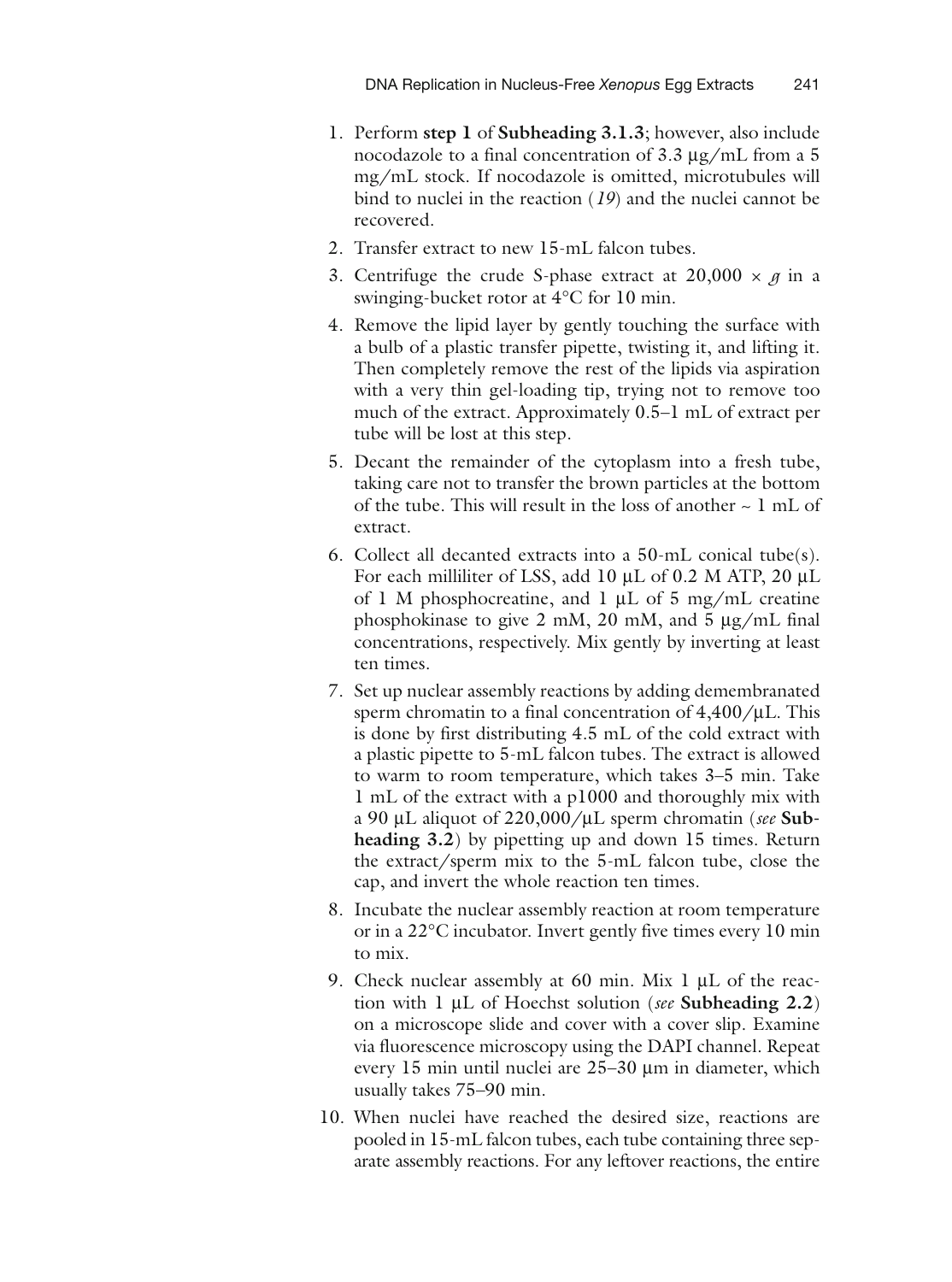5-mL falcon tube can be placed in a new 15-mL falcon tube containing 2 mL of water. The water is included to prevent cracking or crushing of the inner 5-mL falcon tube during the following centrifugation step. From this point onward, the extracts are kept on ice.

- 11. To collect the nuclei, the reaction is centrifuged for 2 min at  $20,000 \times g$  in a swinging-bucket rotor. During this step, all the nuclei float to the top of the tube, creating a 4–6 mm thick white clear layer that is very viscous ( **Fig.1**, **Subheading 2.3**). This nuclear layer sits on top of the golden cytoplasm ( *see* **Note 10**).
- 12. Harvest the nuclei. Hold the tube to a light to better distinguish the nuclear from the cytoplasmic layer. Remove the layer of nuclei by slowly pipetting with a cut-off p200 tip while simultaneously rotating the tube containing the extracts ( *see* **Note 11**). Transfer all the nuclei to a single 1.5-mL Eppendorf tube or a second tube if necessary.
- 13. In an ultracentrifuge ( *see* **Subheading 2.1**), centrifuge the nuclei in a swinging-bucket rotor at  $260,000 \times g$  and  $2^{\circ}$ C for 30 min.
- 14. Any lipids collected at the top surface are aspirated with an ultrathin gel-loading tip, taking care not to suck up too much of the extract underneath.
- 15. The clear soluble nucleoplasmic extract is harvested. The insoluble pellet consisting of nuclear envelopes and chromatin should be avoided.
- 16. After mixing the collected nucleoplasm, mix thoroughly, and then snap-freeze the NPE in 20 μL aliquots with liquid nitrogen. The aliquots are stored at −80°C and are stable at this temperature for several years.

After extract preparation, quality control systematically follows. This is done by determining the efficiency with which newly prepared extracts replicate DNA ( *see* **Note 12**). Moreover, replication reactions are carried out to test the effect of a depletion of a particular protein on DNA synthesis as outlined in **Subheading 3.6**. The following protocol describes how DNA templates are replicated in the NPE system. Generally, DNA templates are incubated in HSS followed by addition of NPE. We usually use pBluescript II KS(−) (pBS) as the DNA template, but any circular plasmid as well as sperm chromatin can also be used. Radioactive  $[\alpha-P^{32}]$ -dATP is added to the reactions, whose degree of incorporation is used to measure DNA replication during the analysis. The following protocol is for three time points. Scale up or down and adjust the time points as needed. All the incubations and/ or reactions are performed at room temperature or 20–22°C.  *3.4. DNA Replication in NPE*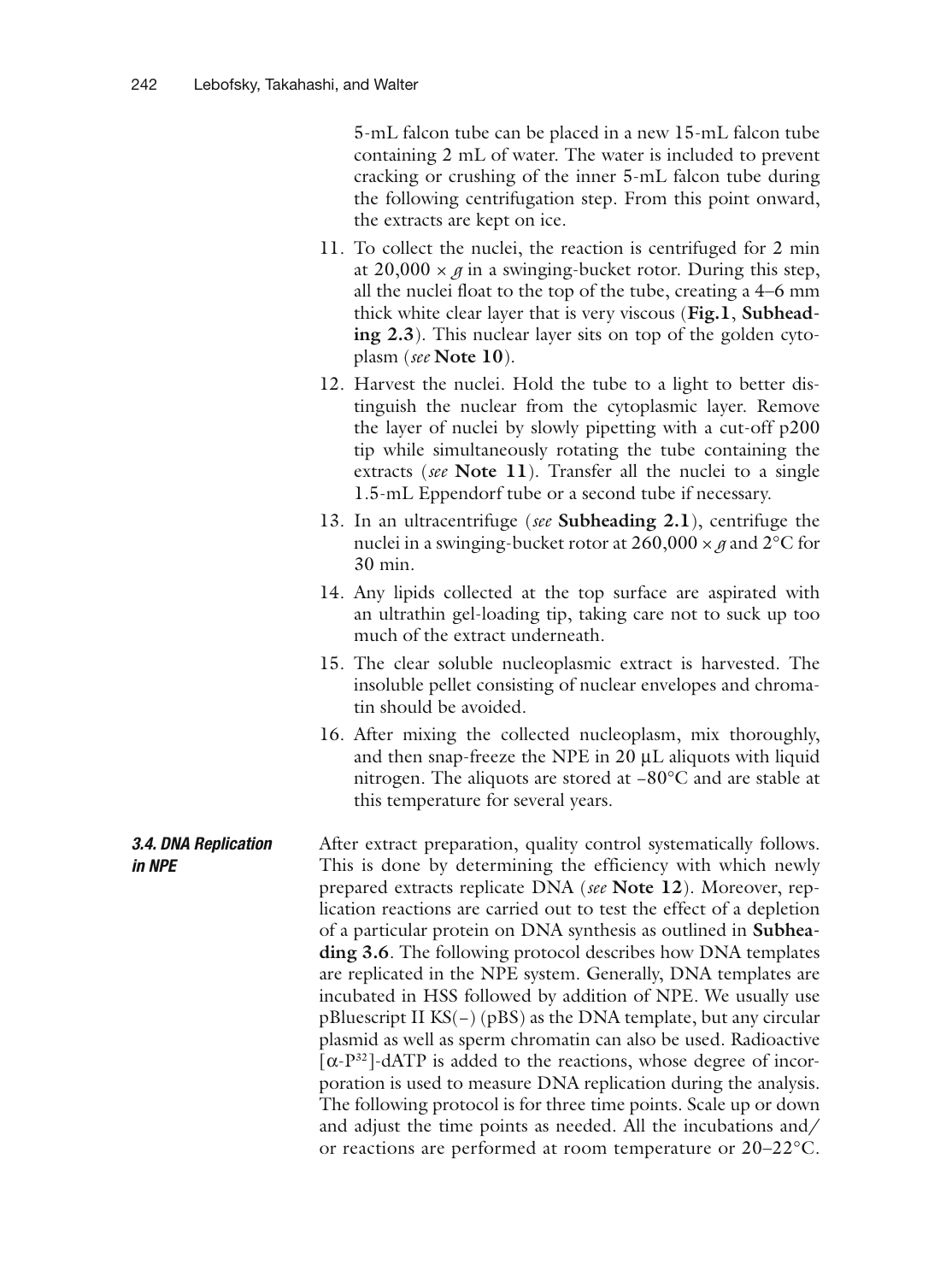

 Fig. 2. A general guideline for DNA plasmid replication in NPE. The flow chart outlines a plasmid replication experiment using NPE for three time points. The DNA input, number of time points, and number of conditions can vary significantly. Normally all HSS/DNA subaliquots are used in the replication experiment, which is indicated by the fading arrows. See text for details.

An overview of the DNA plasmid replication in NPE procedure is provided in **Fig. 2**.

- 1. Make the ATP regeneration mix ( *see* **Subheading 2.4**).
- 2. Thaw a 33 μL HSS aliquot and add 1 μL of the ATP regeneration mix and 0.2 μL of 0.5 mg/mL nocodazole ( *see*  **Note 13**).
- 3. Transfer 4 μL of HSS to a fresh tube and add pBS to a final concentration of 10 ng/ μL ( *see* **Note 14**). Mix by pipetting 8–10 times. This is considered the start of the reaction (T =  $0$ ) min). Distribute a 2.5 μL volume of the HSS/DNA mix to a fresh tube. This mix is incubated for 30 min prior to addition of NPE.
- 4. At T = 15 min, thaw NPE ( *see* **Note 15**). Add 0.03 volumes of ATP regeneration mix and supplement with 50 mM DTT ( *see* **Subheading 2.1**) to a final concentration of 2 mM. Also, add  $0.3 \mu L$  of  $\lceil \alpha - P^{32} \rceil$ -dATP (*see* **Note 16**).
- 5. At  $T = 30$  min, transfer 5  $\mu$ L (or two volumes) of NPE to the 2.5 μL HSS/DNA mix. Mix by pipetting 8–10 times and immediately prepare three 2 μL aliquots of the final reaction mix, one for each time point. Do not discard the leftover reaction mix.
- 6. At  $T = 40$  min, 50 min, and 60 min, stop an aliquot of the reaction with 2 μL of stop solution and add 1 μL of proteinase K. Vortex for 3 s.
- 7. To 1 μL of the remaining reaction mix, add 1 μL of stop solution and 0.5 μL of proteinase K. This standard will be used to calculate the replication efficiency in **steps 13–17**.
- 8. Incubate all the samples at 37°C for at least 1 h.
- 9. Add 1 μL of TBE-loading dye and vortex vigorously for 3 s. Spin briefly to collect the sample.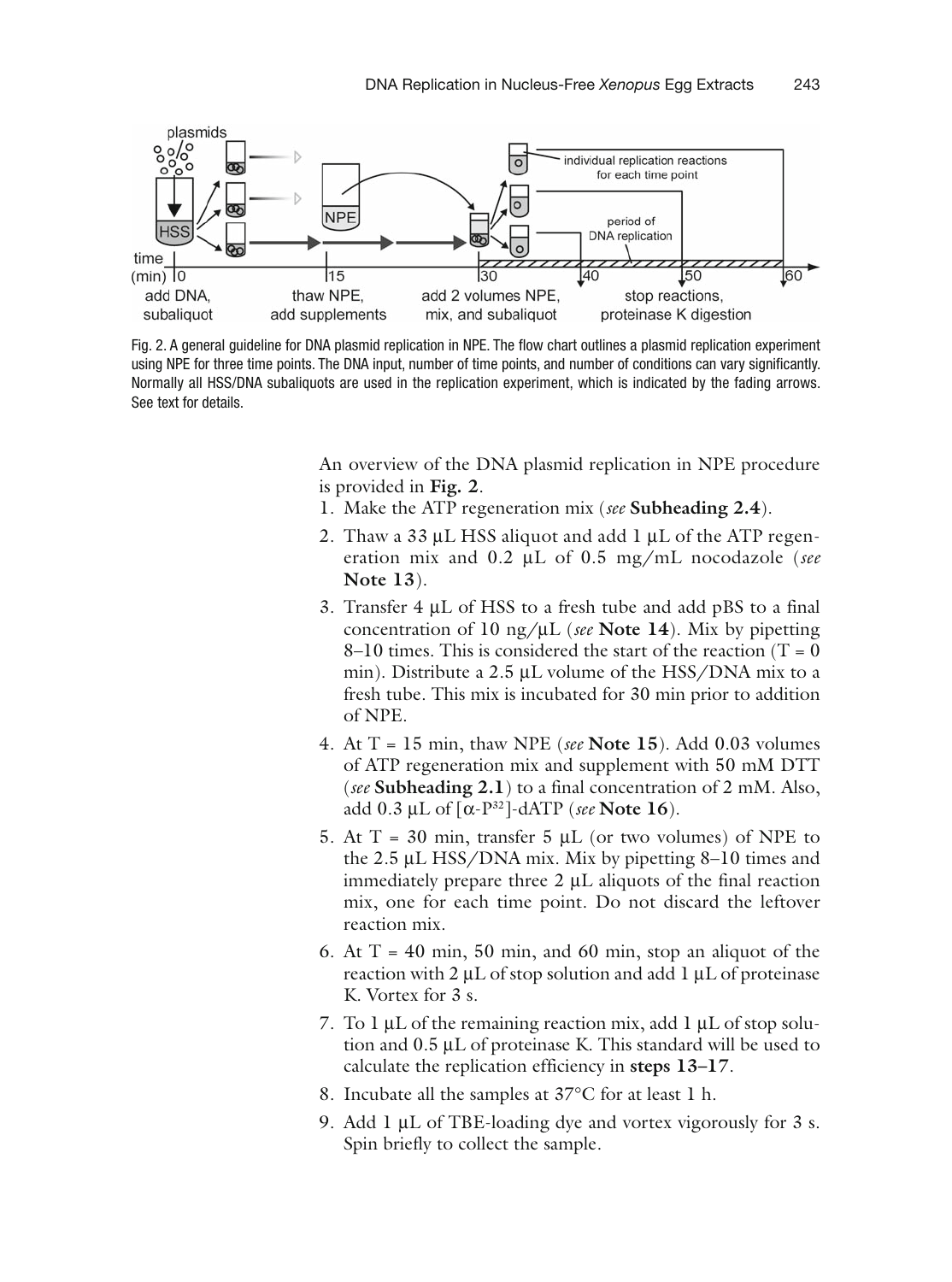- 10. Load each sample, but not the standard, on a 0.8% agarose gel and run at 4.5 V/cm, cm referring to the distance between the electrodes.
- 11. When the dye front has moved approximately 6 cm, cut the gel about 1 cm above the dye front. Discard the bottom half of the gel in the appropriate radioactive waste container.
- 12. Place the gel in between two pieces of DEAE paper. Then put one piece of Whatman paper and approximately 20 paper towels on either side of the DEAE/gel sandwich. Dry the gel by applying a weight of about 1 kg for approximately 1 h. Dispose of the paper towels and Whatman paper, taking care to check whether they are radioactive. Complete drying by placing the gel with the DEAE paper in a gel dryer, surrounded by fresh Whatman paper. The dryer should be heated to 80–90°C to increase the drying speed.
- 13. Spot 1 μL of the leftover "reaction" from **step 7** onto the filter paper beside the gel. Allow the spot to air dry.
- 14. Scan the gel using a phosphorimager and determine the counts in the spot and the replicated samples.
- 15. The endogenous dATP concentration in extracts is approximately 50 μM ( *see* **Note 17**) Therefore the total amount of DNA that can theoretically be synthesized per microliter of extract is 50  $\mu$ M × 1  $\mu$ L × 330 g/mol × 4 nucleotides, or about 66 ng. If this much DNA is synthesized, all the radioactive dATP should be incorporated in the DNA.
- 16. To calculate the amount of DNA synthesized, divide the counts in the replicated samples by the total counts in a microliter of extract determined from the spot and multiply by 66 ng.
- 17. The fraction of the DNA replicated is calculated by dividing the amount of DNA synthesized by the amount of the input DNA.
- The interaction of a factor with DNA or with other factors already bound to DNA is the basis for many of the molecular pathways involved in DNA replication. To query the interaction of a factor with DNA, Western blotting is performed on proteins bound to sperm chromatin ( *see* **Note 18**) recovered from the extract. This protocol describes how to isolate such chromatin using a sucrose cushion ( *see* **Note 19**).  *3.5. Chromatin-Loading Assay* 
	- 1. Prepare an appropriate number of sucrose cushions by placing 180 μL of ELB salts/0.5 M sucrose in a Spin-down tube and store on ice.
	- 2. Repeat **steps 1** and **2** in **Subheading 3.4** ( *see* **Note 20**).
	- 3. Thaw out an aliquot of 100,000 per microliter of sperm prepared according to **Subheading 3.2**, and add it to the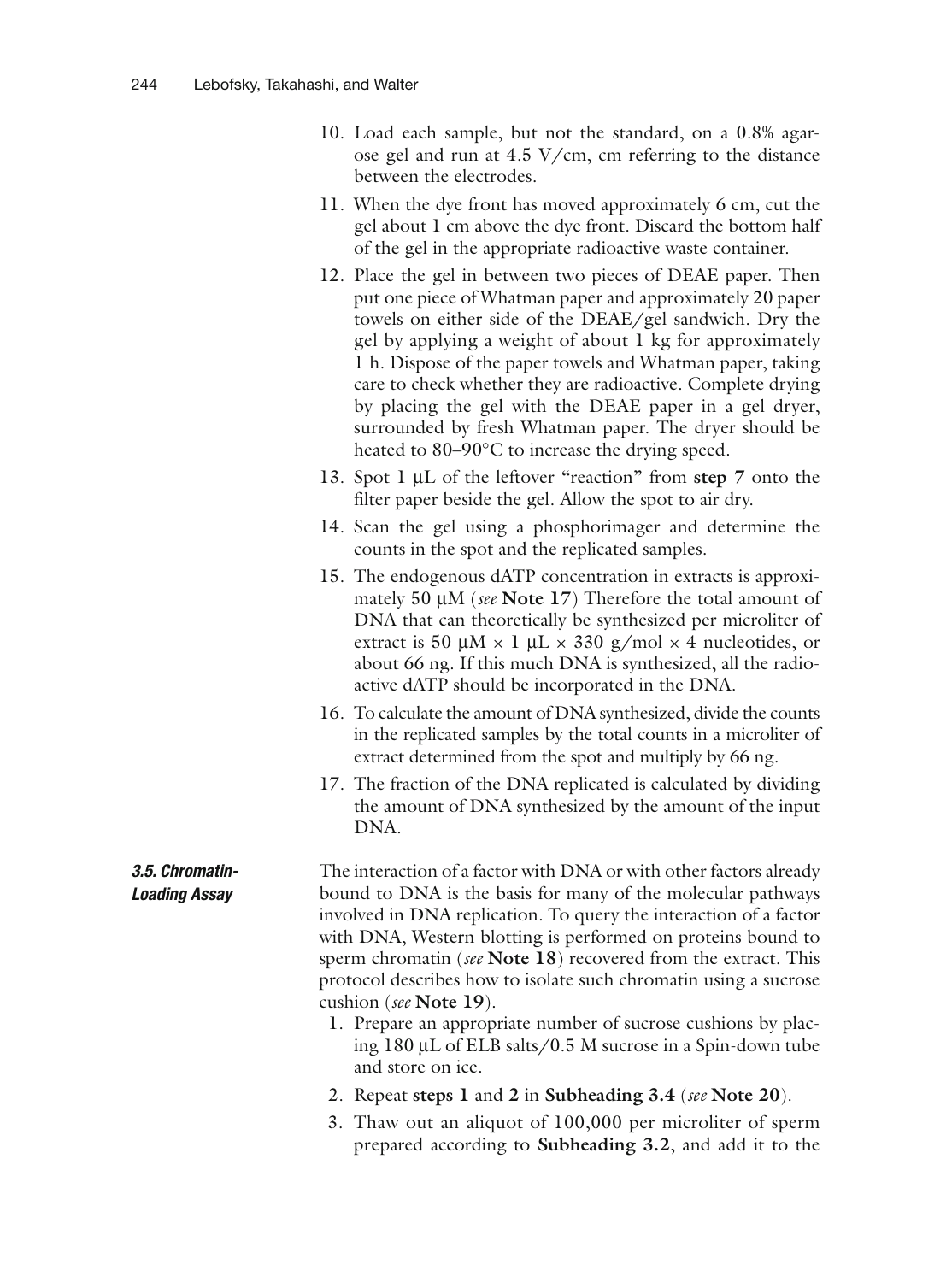HSS at a final concentration of 10,000 sperm per microliter. Subdivide the reaction into  $5 \mu L$  aliquots, keeping in mind not to exceed six conditions per time point so that samples can be processed quickly. Incubate the aliquots at 20–22°C for the desired time (usually 20–30 min to monitor MCM2-7 loading). To isolate sperm from HSS, go to **step 5**. If it is desired to isolate chromatin after NPE addition, go to **step 4**.

- 4. Prepare NPE according to **step 4** in **Subheading 3.4**, but omit [α-P<sup>32</sup>]-dATP. Add 10 μL of NPE per HSS/DNA aliquot.
- 5. At the desired time, add 60 μL of ice cold ELB/0.2% Triton X-100 to each reaction, either 5 μL of HSS/DNA (from **step 3**) or 15 μL of NPE/HSS/DNA (from **step 4**). Mix the reaction with a p200 tip by pipetting three times.
- 6. Carefully layer the mixture over the cold 180 μL ELB/0.5 M sucrose cushion.
- 7. Spin at  $16,000 \times g$  in a 90° fixed-angle centrifuge (see **Subheading 2.2**) cooled to 4°C for 25 s.
- 8. Aspirate the supernatant with a narrow pipette tip, leaving approximately 3 μL at the bottom of the tube.
- 9. Add 200 μL of ice-cold ELB salts/0.25 M sucrose on top of the chromatin pellet. Do not mix.
- 10. Repeat **steps 7** and **8**.
- 11. Add 12 μL of SDS sample buffer with 10% β-mercaptoethanol, which has been added on the day of experiment, vortex for 5 s, boil for 2 min., vortex for 5 s, and load the sample on an SDS PAGE gel.
- 12. Carry out Western blotting using antibodies specific to the proteins of interest.

A powerful tool to test the function of a factor in DNA replication is to deplete it from *Xenopus* egg extract and measure the effect on DNA replication. The goal of the depletion protocol is to remove as much of the endogenous protein as possible. Some replication proteins are present in a large functional excess, necessitating >99% depletion to see a defect in DNA replication. Notably, the depletion protocol is harsh and often nonspecifically reduces the activity of an extract. Therefore, a balance must be achieved where most of the protein is removed from the extract, yet the extract remains active. This is empirically determined with each antibody ( *see* **Note 21**). The following protocol is given as a guideline. The experiments are described for crude rabbit serum. Sometimes, an affinity-purified antibody is available, in which case several micrograms of antibody are generally used for each immunodepletion. All steps are carried out on ice where possible.

 *3.6. Assessing the Role of a Protein in DNA Replication by Immunodepletion*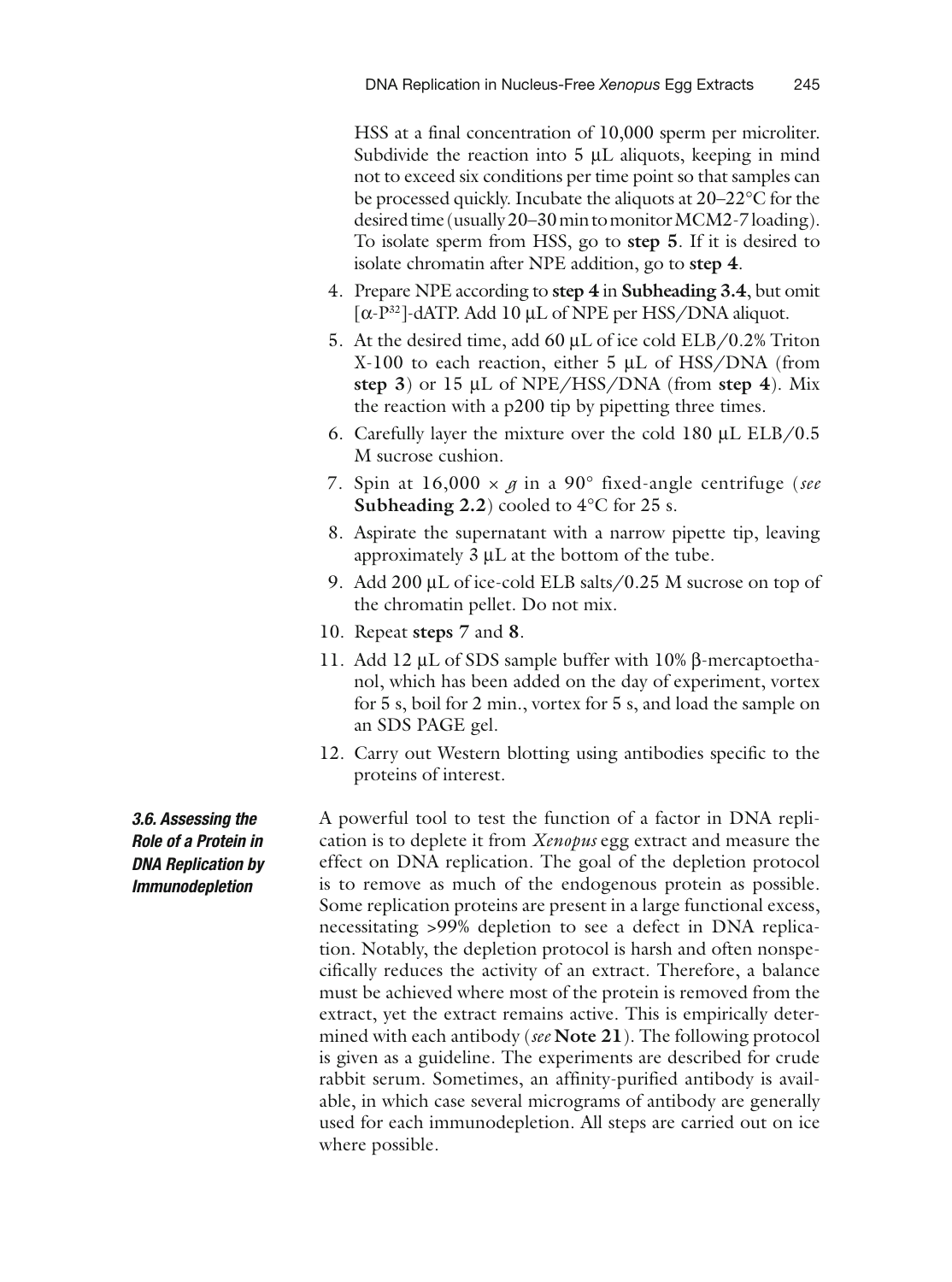- 1. Wash an appropriate amount of Protein A Sepharose Fast Flow beads (PAS beads) in  $1 \times$  PBS in 0.65 mL siliconized microtubes ( *see* **Note 22**). For each round of depletion, one volume of PAS beads is needed relative to five volumes of extract ( *see* **Note 23**). Washing is achieved by adding ten volumes of  $1 \times PBS$ , mixing by flicking, spinning at  $2,800 \times g$ for 40 s in a 90° fixed-angle centrifuge ( *see* **Subheading 2.2**) at 4°C to pellet the beads, aspirating the supernatant, and repeating the entire procedure two more times.
- 2. Preclear the serum containing the antibody by spinning at 16,000  $\times$  *g* for 5 min in a microcentrifuge cooled to 4°C.
- 3. To the beads, add 0.5–4 volumes of serum relative to one volume of beads ( *see* **Note 24**) and mix well by flicking, making an effort not to spray the beads on the walls of the tube.
- 4. Incubate at 4°C on a slowly rotating wheel for 30 min to overnight.
- 5. Repeat the washing procedure five times as outlined in **step 1**. After the last bead collection, aspirate the majority of the supernatant. Then immerse a 27-gauge needle ( *see* **Subheading 2.1**) directly into the PAS beads and aspirate the void volume. The beads become white and opaque. Proceed to **step 7** immediately to prevent any drying out of the beads.
- 6. During **step 5** thaw out the extract and spin at  $12,000 \times g$ at 4°C for 1 min. Transfer the extract to a fresh tube leaving 3 μL behind. This preclears the extract of sediment. Add nocodazole to a final concentration of 3.3 μg/mL from the 0.5 mg/mL stock ( **Subheading 2.4**). Consequently, adding nocodazole to extracts at later points in the procedure, i.e., before replication, is not needed and is omitted. Also, since NPE is sensitive to oxidation, add DTT to a final concentration of 20 mM from the 1 M stock ( **Subheading 2.1**).
- 7. Add five volumes of extract to one volume of PAS beads and place in a rotating wheel at 4°C ( *see* **Note 25**).
- 8. After 2 h, spin the beads in a 90° fixed-angle centrifuge ( *see*  **Subheading 2.2**) at  $4^{\circ}$ C at  $2,800 \times g$  for 40 s. Go to step 9 if there are additional rounds of depletion. Otherwise proceed to **step 12**.
- 9. Transfer the extract using a p200 tip to a second batch of beads, keeping in mind that contamination of the second batch with the first batch is not detrimental. Repeat **steps 7** and **8**.
- 10. Repeat **steps 9**, **7**, and then **8** for up to a total of three rounds of depletion, as needed.
- 11. Just before the last round of depletion is complete, prepare a nitex spin column. This is done by placing a square piece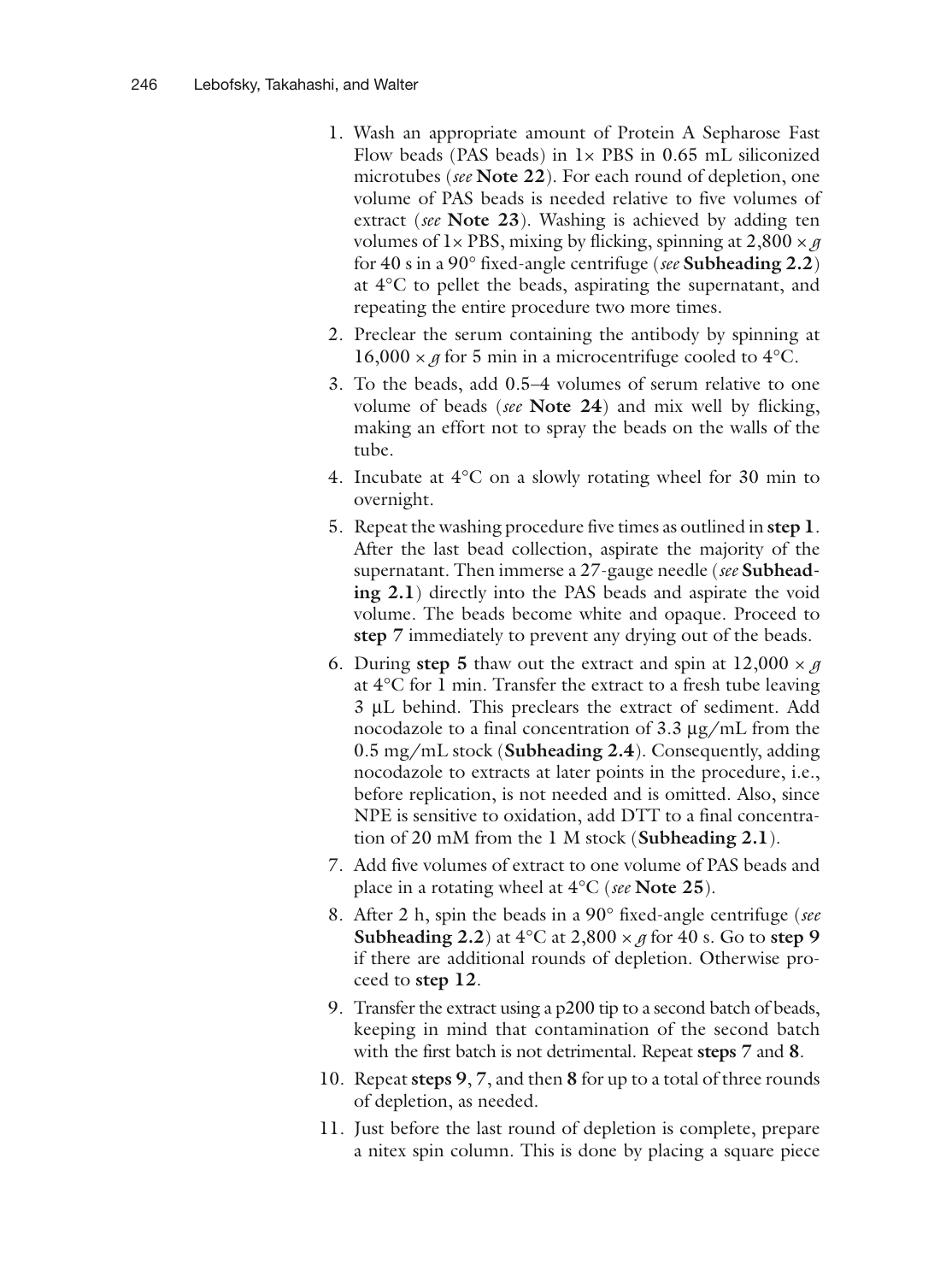of nitex filter that is approximately  $2 \times 2$  cm in size over the opening of a 0.65-mL microfuge tube, followed by inserting the wide end of a cut-off p200 tip into the tube. This creates a flat filter inserted one-quarter to one-half of the way into the microfuge tube.

- 12. After the last spin in **step 8**, transfer the entire depletion with the beads to the filter. Spin the tube in a 90° fixed-angle centrifuge (*see* Subheading 2.2) at  $4^{\circ}$ C and  $2,800 \times g$  for 40 s. Recover the extract from the bottom of the tube.
- 13. The proportion of the protein depleted can be determined by Western blotting.

### **4. Notes**

- 1. Injecting frogs can be difficult, since they can begin to struggle or scratch with their legs when they are picked up. We find it useful to pick frogs up with fingers pointing to the legs of the frog and the head tucked in the base of the palm. Squeezing does not make the frog still. Conversely, by being as gentle as possible and covering the eyes with the palm of the hand, frog struggling diminishes in intensity and frequency. If certain frogs are problematic, put them back in the water and wait 30 s for them to calm down before trying again.
- 2. It is important to move through extract protocols as quickly as possible. Where possible, the next step should be prepared while waiting for the current step to finish. This is particularly crucial for the NPE protocol ( *see* **Subheading 3.3**), which should not take more than 6 h from dejellying eggs to harvesting NPE. Taking longer can lead to a decrease in NPE activity.
- 3. Usually frogs either lay entire batches of "good" or "bad" eggs. This means that before taking time to sort individual eggs from within a batch, whole batches can be quickly rejected from the outset. We have found that once a frog starts to lay "bad" eggs, it usually will never lay "good" eggs at a later date and, therefore, should be culled from the population.
- 4. After the jelly coats have been removed from the eggs, the eggs are fragile. Therefore, when moving through the MMR and ELB washes, it is important to be careful with the eggs. Stir vigorously, but also smoothly. Moreover when new buffer is added to the beaker full of eggs, pour gently to avoid shocking the eggs. This can be assured by slowly pouring the buffers onto the beaker wall and not onto the eggs directly.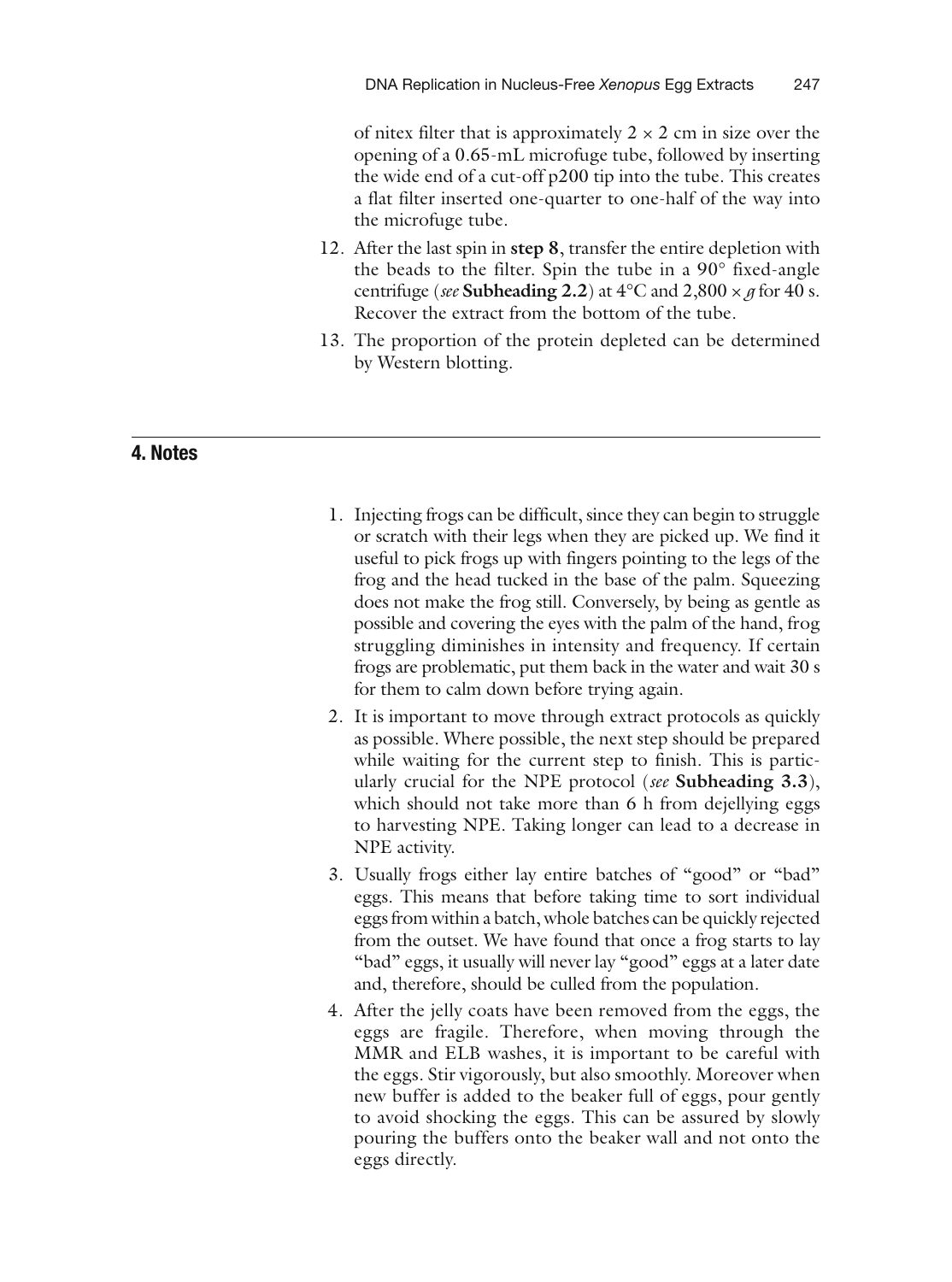- 5. Avoiding mitochondria is particularly important for NPE preparations, which also starts with crude S-phase extracts. Contamination of cytoplasm with significant quantities of mitochondria can lead to apoptosis due to cytochrome C release (20) and nuclear fragmentation during nuclei growth. If apoptosis occurs during a nuclear assembly reaction, no NPE can be harvested.
- 6 . Although sperm is released relatively easily, we have found that mincing the testes into the smallest possible pieces increases the yield significantly. It is recommended to mince testes until a thick mixture with indistinguishable pieces is achieved. 25 min of intensive chopping is not unusual to achieve this level of homogenization.
- 7. Sometimes not all the sperm will be pelleted leaving behind a cloudy layer at the interface between the 2.3 M and 2.0 M sucrose cushions. Reagitate this interface and spin again.
- 8. Sperm sediments very easily. Therefore, to ensure that the correct number of sperm is aliquoted, take care to mix by inverting the tube ten times prior to its distribution.
- 9. The NPE protocol can be scaled down or up as needed. An NPE preparation from 15 female frogs usually yields 800–1200 μL of NPE at the end of the procedure. We do not, however, recommend surpassing 30 frogs as the increased time needed for the preparation will likely compromise extract quality.
- 10. Thin nuclear layers can be due to several reasons. First, using an epifluorescent microscope, check that the nuclei achieved a size of 25–30 μm in diameter. Second, make sure that the sperm used in the NPE preparation had the correct concentration ( *see* **Subheading 3.2**). Third, sometimes ATP, phosphocreatine, and/or creatine phosphokinase go "bad" leading to poor nuclear growth.
- 11. We have found the following method to be optimal for recovery of nuclei. First withdraw as many nuclei as possible by slowly sucking and rotating the tube at the same time, starting at the outside of the tube and then shortening the distance of the pipette tip to the center of the tube. This is repeated until at some point it is not possible to recover pure (or almost pure) nuclei. The brown particulate matter at the interface between the cytoplasm and the nuclei should be avoided, as should the cytoplasm, because these will dilute the NPE and make it less potent. Please note, however, that contamination of the nuclei with either is not detrimental to NPE activity, so it is not critical to avoid it altogether. Once no more nuclei can be recovered by this procedure, transfer the entire mixture of nuclei and underlying brown viscous material to a new 1.5-mL Eppendorf tube and spin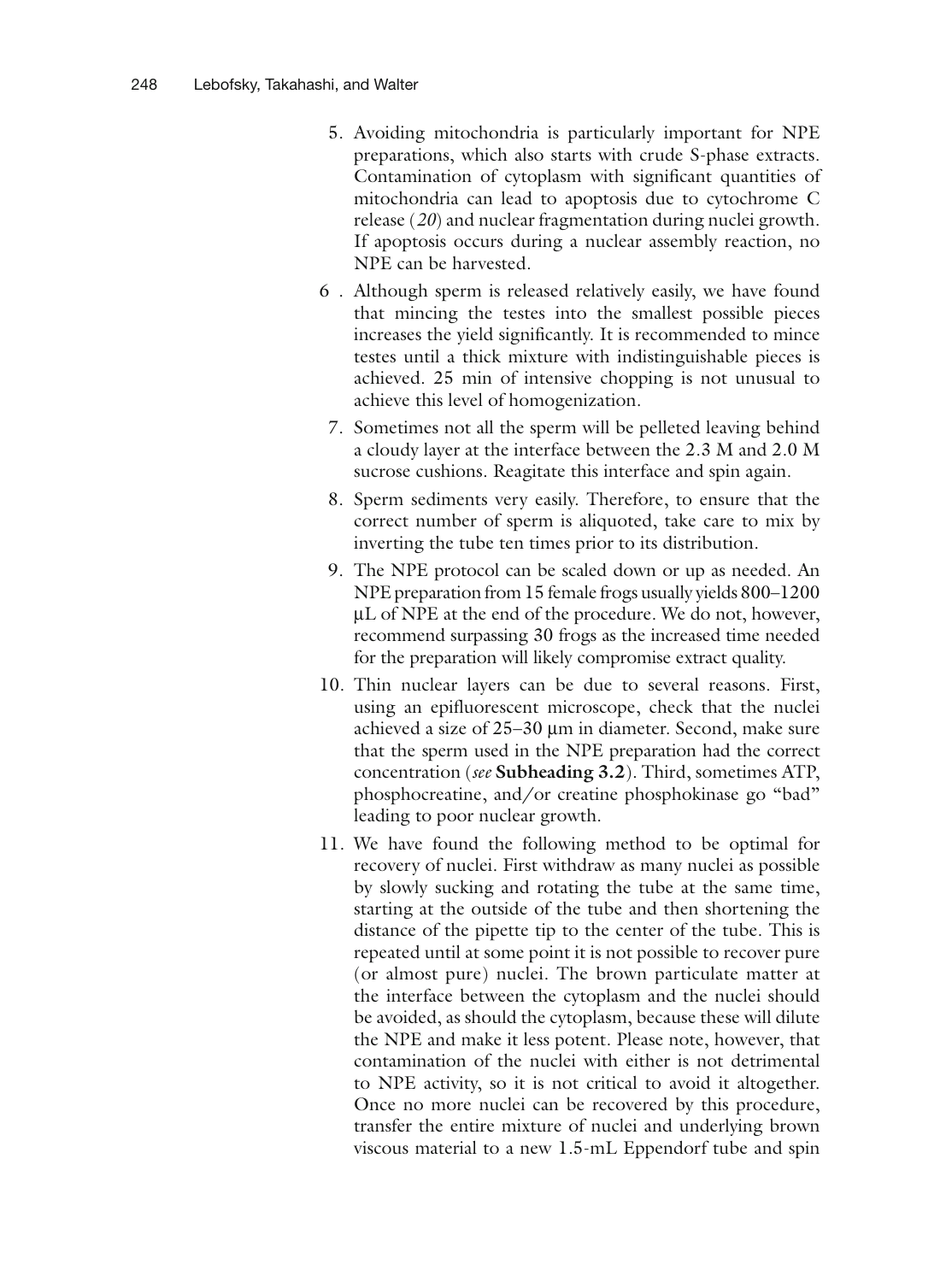for 2 min at  $16,000 \times g$ . Sometimes nuclei that are trapped in the brown matter will go to the surface, appearing as a clear layer that is readily harvested. Also, examine the tube after removal of the brown material. This can also sometimes contain pockets of nuclei, which may be recovered.

- 12. In our hands, almost any preparation of HSS is able to support DNA replication. On the other hand, NPE preparations can vary significantly in their ability to stimulate replication. Highly active NPE will completely replicate up to 10 ng/ $\mu$ L (final DNA concentration in the reaction mix) of supercoiled plasmid DNA that is less than 5 kb in length in under 15 min. This is the ideal to which any freshly prepared extract should be compared. Whether a less active NPE is acceptable for use depends on the application.
- 13. Every effort should be made to avoid introducing air bubbles into HSS and NPE at all steps in the protocol. Air bubbles reduce the effective pipetting volume and likely lead to more oxidation of proteins in the extracts.
- 14. The relative volumes of HSS and DNA can vary. However, the HSS to DNA volume ratio must not drop below 2:1, as this may reduce the efficiency of pre-RC assembly and DNA replication.
- 15. We have found that NPE incubated at room temperature for 15 min prior to use replicates DNA more quickly than freshly thawed NPE. The reasons for this are unclear.
- 16. For unexplained reasons, diluting NPE to 80% with ELB ( *see*  **Subheading 2.1**) often leads to more rapid and complete DNA replication compared to undiluted NPE. Moreover, some NPEs can be diluted with ELB up to 50% without losing activity, allowing one to perform significantly more experiments with a single NPE aliquot. Therefore, prior to using a new batch of NPE, we calculate the replication efficiency at 80%, 50%, and 30% strengths, taking into account the effect of ELB on nucleotide pools in the efficiency calculation described in **Subheading 3.4**.
- 17. The concentration of endogenous dATP in an extract varies between 35 and 65  $\mu$ M. This variation will change the theoretical DNA synthesized by a microliter of extract and affect the calculated replication efficiency. The endogenous dATP concentration can be determined empirically for every extract prepared. To do this, add a nonradioactive dATP to a 50 μM final concentration. This will compete with the endogenous dATP and reduce the latter's incorporation. Carry out replication reactions as outlined in **Subheading 3.4** with and without the added nonradioactive dATP. After processing the samples for analysis and scanning with a phosphorimager, multiply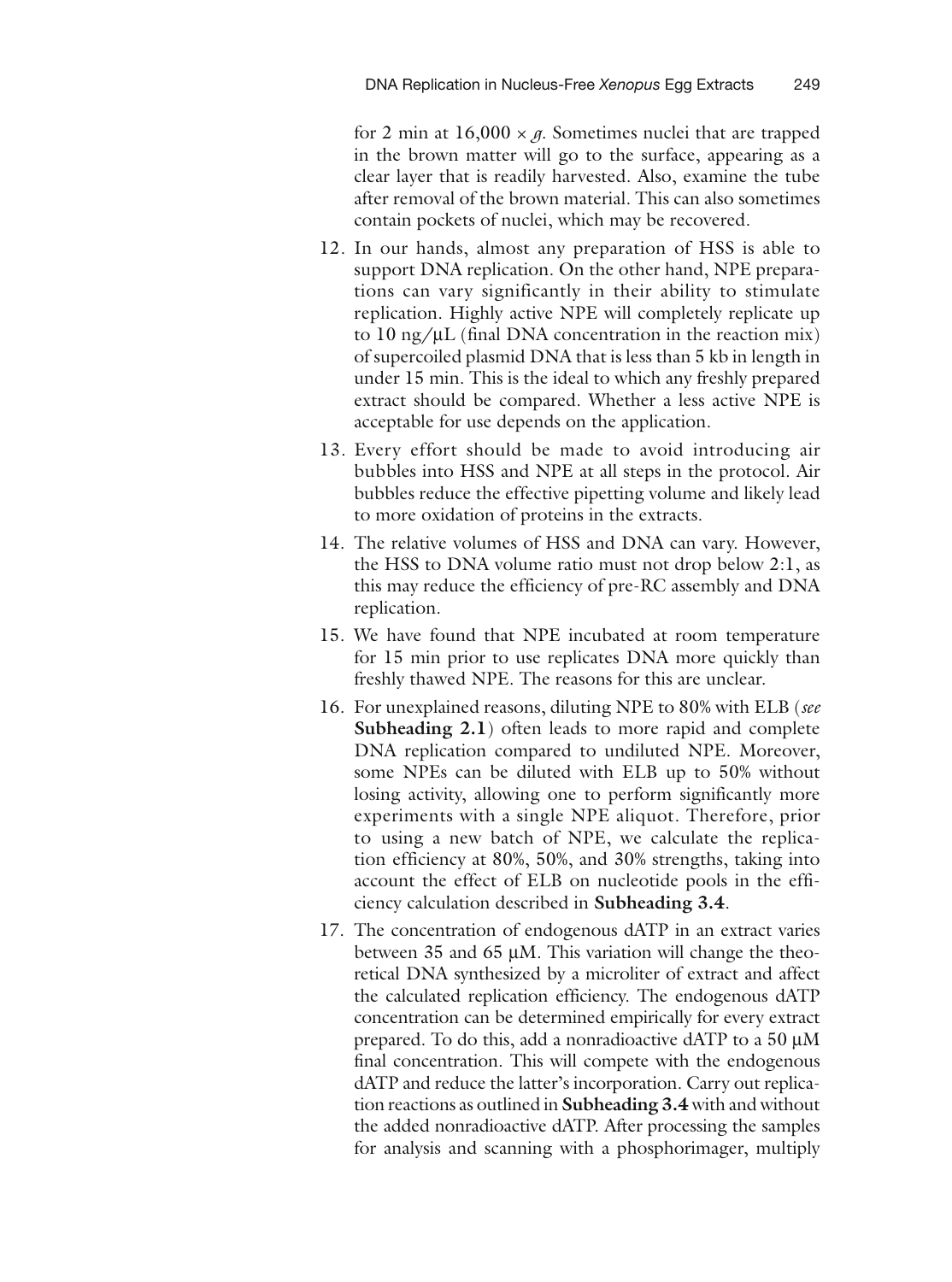the counts in the nonradioactive dATP samples by the nonradioactive dATP final concentration, i.e., 50 μM. Divide this by the difference in the counts between the samples with and without nonradioactive dATP added. This can be done for each time point. The average, minus any outliers, represents the endogenous dATP concentration.

- 18. Although plasmids or linear DNA templates can be coupled to magnetic beads, and thereby recovered, these templates do not undergo DNA replication for reasons we do not understand. Nevertheless, they do support pre-RC assembly ( *21*) .
- 19. Negative controls should systemically be included in any chromatin Spin-down experiment. To avoid false-positives, it is important to include reactions that lack sperm chromatin to determine whether any of the protein isolated during the experiment has been pulled down nonspecifically. Moreover, in many cases, the origin recognition complex (ORC) can be depleted to document specific chromatin DNA binding of replication factors ( *22*) .
- 20. Extracts should be centrifuged at  $12,000 \times g$  at  $4^{\circ}$ C for 1 min just before use and any insoluble debris avoided to prevent nonspecific recovery of proteins during chromatin isolation.
- 21. Generally, two rounds of depletion are performed, 1–2 h each. For each depletion, 1 volume of extracts is mixed with 0.2 volumes of PAS that was previously incubated with 0.6 volumes of antibody serum. If there is no prior information regarding an antibody's use, start with this condition. To modify the depletion, the time can be increased to 8 h total for a depletion, the number of rounds can be varied between one and three, the volume of PAS increased from 0.2 to 0.5 volumes of extract, and the amount of antibody bound to the resin adjusted ( *see* **Note 25**). NPE is not as resistant to the depletion protocol as HSS, so this should be taken into account when adjusting the depletion conditions for this extract.
- 22. Siliconized Eppendorf tubes are used throughout the depletion protocol to minimize nonspecific absorption of antibodies, beads, and/or proteins to the walls of the tube.
- 23. As a general guide, we deplete 50 μL of extract at a time. Approximately one-third of the extract will be lost during the protocol, and this needs to be taken into consideration when designing the experiment.
- 24. PAS beads have a capacity of approximately 50 mg/mL IgG and crude serum contains 10–15 mg/mL IgG. Therefore, binding five volumes serum to one volume PAS saturates the beads. In general, limit the IgG to four volumes serum to one volume of PAS to ensure that all the IgG stays on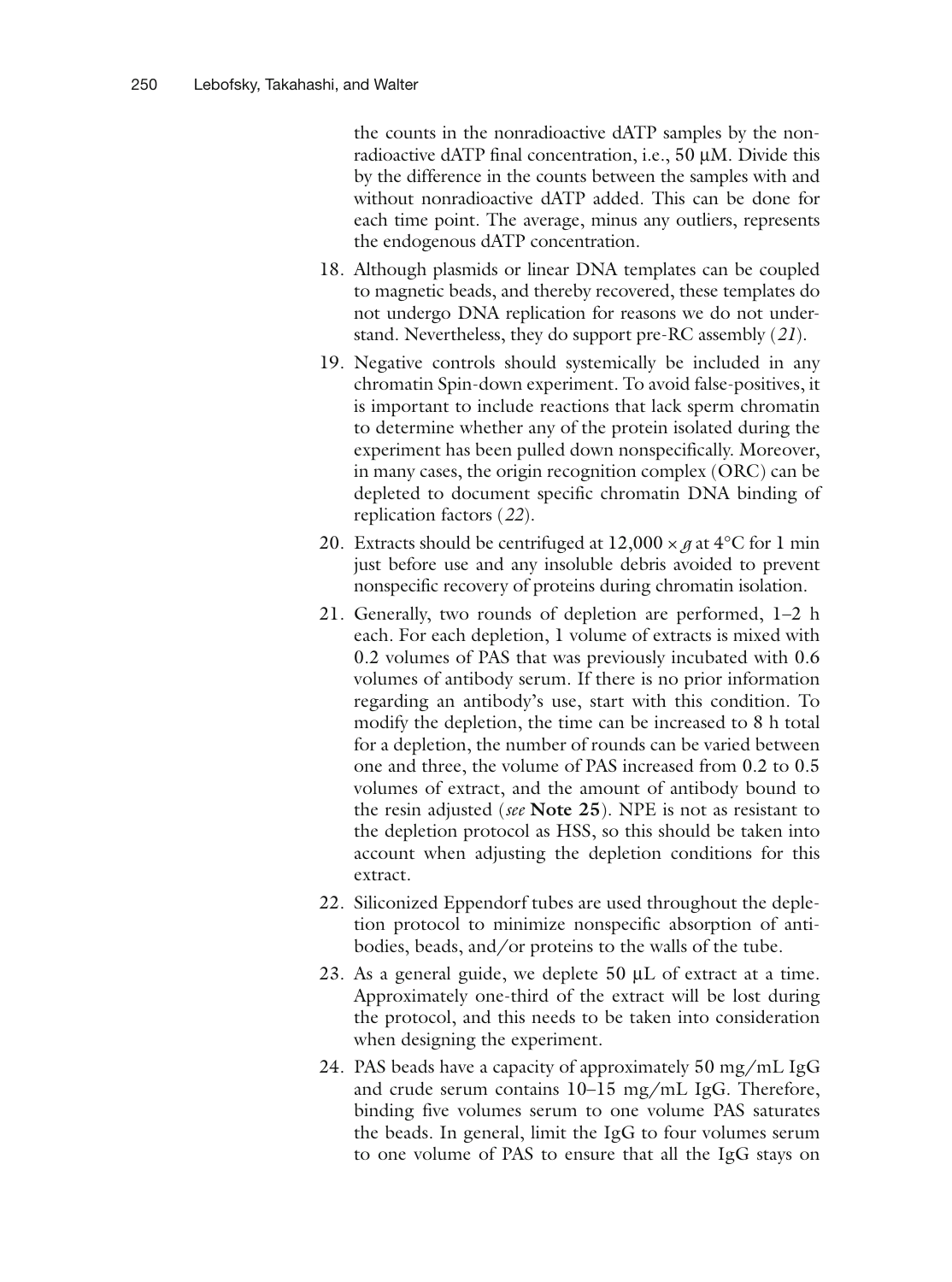the resin. Also, for unknown reasons, reducing the serum: bead ratio for particular antibodies, such as anti-ORC2, can improve the depletion efficiency. This must be determined empirically.

25. Tubes are incubated on a rotating wheel to increase the mixing between the PAS beads and the extract; however, care should be taken to ensure that the extract is not running down the walls of the tube, as this will greatly decrease the efficiency of the depletion. Generally, keeping the volume of extract below 50 μL per tube prevents this from happening. Also, sometimes PAS beads aggregate during the depletion. This depends on the antibody and its concentration on the PAS beads. If this becomes a problem, beads can be resuspended every 20–30 min by gently mixing with a p10 tip. Importantly, to increase mixing our lab systemically introduces a tiny air bubble into the depletion reaction. This air bubble acts as a mini stir rod during rotation.

#### **References**

- 1. Bell, S. P., and Dutta, A. (2002) DNA replication in eukaryotic cells, *Annu. Rev. Biochem.* 71 , 333 – 374
- 2. Arias, E. E., and Walter, J. C. (2004) Initiation of DNA replication in Xenopus egg extracts , *Front. Biosci.* 9, 3029-3045
- 3. Almouzni, G., and Wolffe, A. P. (1993) Nuclear assembly, structure, and function: the use of Xenopus in vitro systems, *Exp. Cell Res.*  $205, 1 - 15$
- 4. Blow, J. J. (2001) Control of chromosomal DNA replication in the early Xenopus embryo, *EMBO J.* 20, 3293-3297
- 5. Blow, J. J., and Laskey, R. A. (1986) Initiation of DNA replication in nuclei and purified DNA by a cell-free extract of Xenopus eggs, *Cell* 47 , 577 – 587
- 6. Newport, J. (1987) Nuclear reconstitution in vitro: stages of assembly around protein-free DNA, *Cell* 48, 205-217
- 7. Arias, E. E., and Walter, J. C. (2005) Replication-dependent destruction of Cdt1 limits DNA replication to a single round per cell cycle in Xenopus egg extracts, *Genes Dev.* 19, 114 – 126
- 8. McGarry, T. J., and Kirschner, M. W. (1998) Geminin, an inhibitor of DNA replication, is degraded during mitosis, *Cell* 93, 1043-1053
- 9. Tada, S., Li, A., Maiorano, D., Mechali, M., and Blow, J. J. (2001) Repression of origin assembly in metaphase depends on inhibition of RLF-B/Cdt1 by geminin, *Nat. Cell Biol.* 3, 107-113
- 10. Walter, J., Sun, L., and Newport, J. (1998) Regulated chromosomal DNA replication in the absence of a nucleus, *Mol. Cell* 1, 519-529
- 11. Prokhorova, T. A., Mowrer, K., Gilbert, C. H., and Walter, J. C. (2003) DNA replication of mitotic chromatin in Xenopus egg extracts, Proc. Natl. Acad. Sci. U.S.A. 100, 13241-13246
- 12. Lin, X. H., Walter, J., Scheidtmann, K., Ohst, K., Newport, J., and Walter, G. (1998) Protein phosphatase 2A is required for the initiation of chromosomal DNA replication, Proc. Natl. Acad. Sci. U.S.A. 95, 14693-14698
- 13. Harvey, K. J., and Newport, J. (2003) CpG methylation of DNA restricts prereplication complex assembly in Xenopus egg extracts, *Mol. Cell. Biol.* 23, 6769–6779
- 14. Gaillard, P. H., Martini, E. M., Kaufman, P. D., Stillman, B., Moustacchi, E., and Almouzni, G. (1996) Chromatin assembly coupled to DNA repair: a new role for chromatin assembly factor I, *Cell* 86, 887-896
- 15. MacDougall, C. A., Byun, T. S., Van, C., Yee, M. C., and Cimprich, K. A. (2007) The structural determinants of checkpoint activation, Genes Dev. 21, 898-903
- 16. Walter, J., and Newport, J. (2000) Initiation of eukaryotic DNA replication: origin unwinding and sequential chromatin association of Cdc45, RPA, and DNA polymerase alpha, *Mol. Cell* 5, 617–627
- 17. Stokes, M. P., VanHatten, R., Lindsay, H. D., and Michael, W. M. (2002) DNA replication